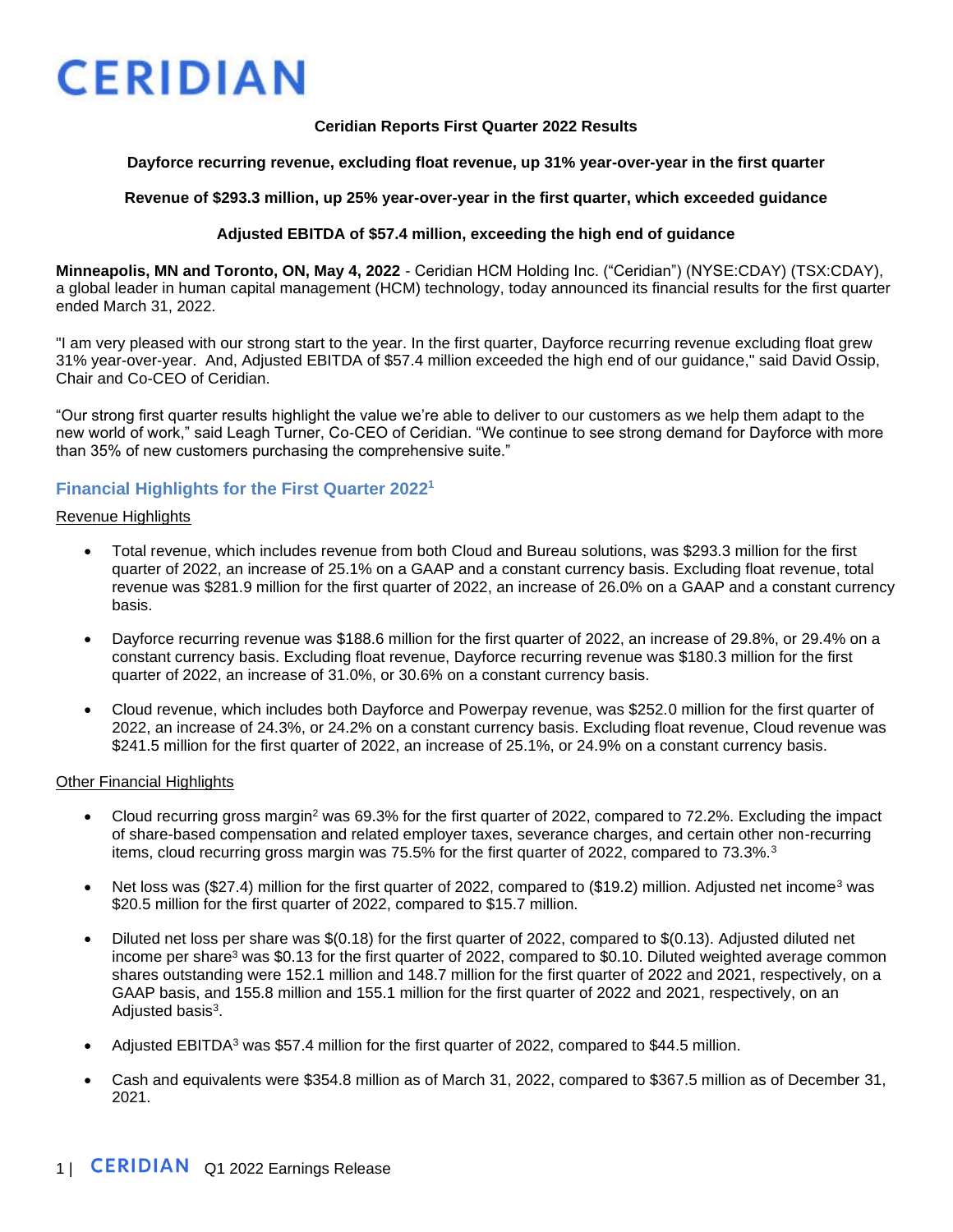• Total debt was \$1,240.5 million as of March 31, 2022, a decrease of \$2.0 million, compared to \$1,242.5 million as of December 31, 2021.

#### Dayforce Live Customer Count

- 5,609 Dayforce customers<sup>4</sup> were live on the Dayforce platform as of March 31, 2022, an increase of 11%.
- Dayforce recurring revenue per customer3,5 was \$110,947 for the trailing twelve months ended March 31, 2022, an increase of 10%.

<sup>1</sup>The quarterly financial highlights are on a year-over-year basis, unless otherwise stated. All financial results are reported in U.S. dollars unless otherwise stated.

<sup>2</sup> Cloud recurring gross margin is defined as total Cloud recurring revenue less cost of Cloud recurring revenue for the applicable solution as a percentage of total Cloud recurring revenue, which is exclusive of any product development and management or depreciation and amortization cost allocations.

<sup>3</sup>This is a Non-GAAP financial measure. For Non-GAAP financial measures with a directly comparable GAAP financial measure, a reconciliation of U.S. generally accepted accounting principles ("GAAP") to non-GAAP financial measures has been provided in this press release, included in the accompanying tables. An explanation of these measures is also included below under the heading "Use of Non-GAAP Financial Measures."

<sup>4</sup>Excluding the 2021 acquisitions of Ascender HCM Pty Limited ("Ascender") and ATI ROW, LLC and ADAM HCM MEXICO, S. de R.L. de C.V. (collectively, "ADAM HCM").

<sup>5</sup> Excluding float revenue, the impact of lower employment levels in 2021 and 2020 due to the Coronavirus disease 2019 ("COVID-19") pandemic, Ascender and ADAM HCM revenue and on a constant currency basis.

### **Business Outlook**

Based on information available as of May 4, 2022, Ceridian is issuing the following guidance for the second quarter and fiscal year of 2022 as indicated below. Comparisons are on a year-over-year basis, unless stated otherwise.

#### Second Quarter 2022 Guidance

- Dayforce recurring revenue, excluding float revenue, of \$182 million to \$184 million, or an increase of 27% to 29% on a GAAP basis and 28% to 29% on a constant currency basis.
- Cloud revenue of \$258 million to \$260 million, or an increase of 23% to 24% on a GAAP basis and 24% to 25% on a constant currency basis.
- Total revenue of \$293 million to \$296 million, or an increase of 17% to 18% on a GAAP basis and 18% to 19% on a constant currency basis.
- Float revenue of \$13 million, an increase of 25% on a GAAP and constant currency basis.
- Adjusted EBITDA of \$45 million to \$47 million.

#### Full Year 2022 Guidance

- Dayforce recurring revenue, excluding float revenue of \$751 million to \$762 million, or an increase of 26% to 28% on both a GAAP basis and a constant currency basis.
- Cloud revenue of \$1,067 million to \$1,083 million, or an increase of 22% to 24% on both a GAAP basis and a constant currency basis compared to previously issued guidance of \$1,054 million to \$1,075 million.
- Total revenue of \$1,208 million to \$1,230 million, or an increase of 18% to 20% on a GAAP basis and constant currency basis compared to previously issued guidance of \$1,192 million to \$1,217 million.
- Float revenue of \$52 million, an increase of 27% on a GAAP and constant currency basis.
- Adjusted EBITDA of \$190 million to \$205 million compared to previously issued guidance of \$180 million to \$195 million.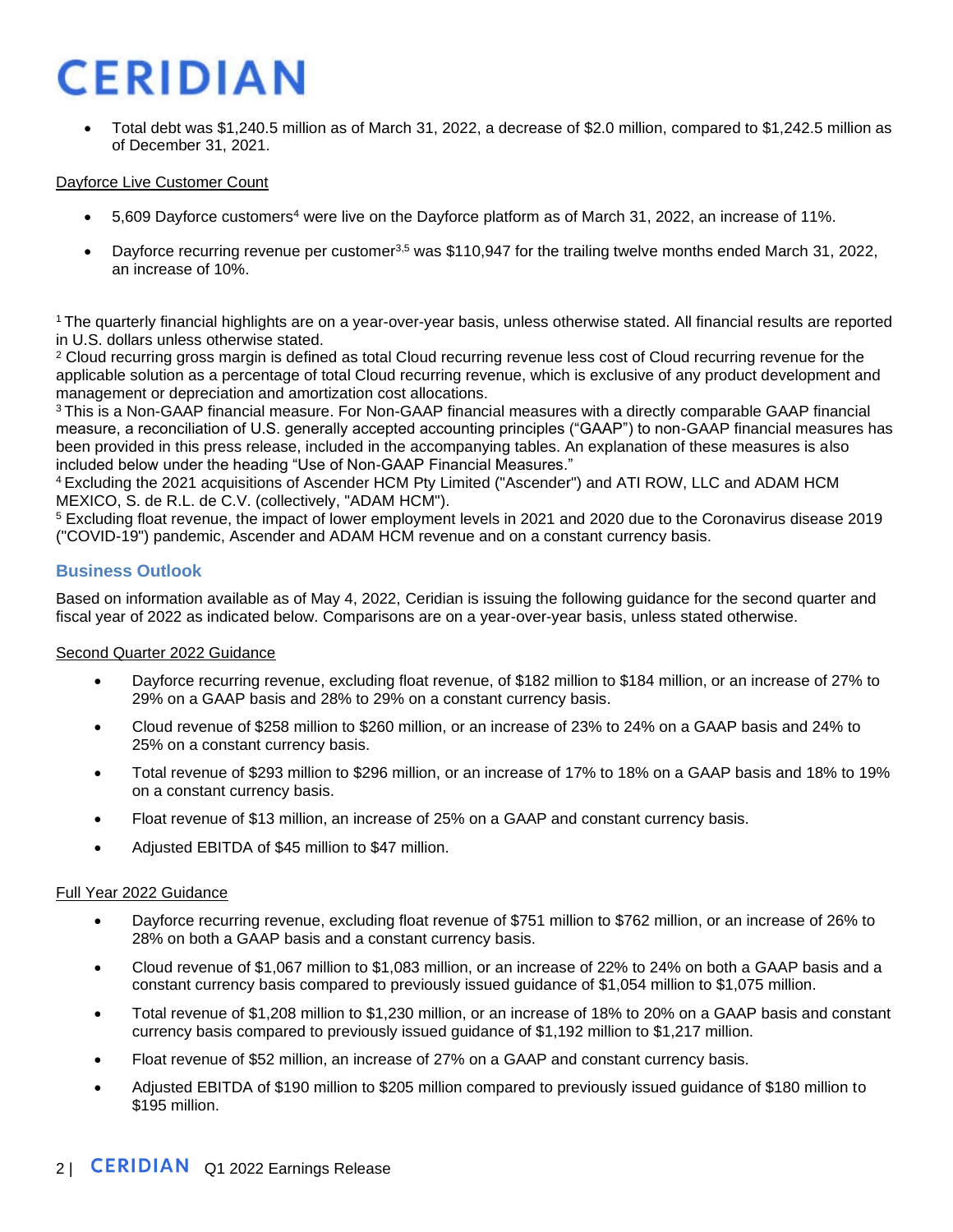#### Supplemental Guidance Details

Ceridian's guidance continues to assume productivity gains through further integration of the Excelity and Ascender acquisitions and specifically a re-balancing of resources across its global footprint.

As expected, Ceridian incurred one-time severance and restructuring costs in the first quarter of 2022 in conjunction with the re-balancing of its workforce across its global footprint. These costs amounted to \$11 million in the first quarter of 2022 and were accounted for in cost of recurring revenue. Ceridian continues to expect an additional \$14 million of costs associated with this re-balancing of the workforce. These remaining costs are expected to be incurred primarily in the second and third quarters, with the balance recognized in the fourth quarter of 2022. Excluding these one-time costs, we expect cloud recurring gross margin to continue to improve throughout 2022.

Ceridian's updated float guidance reflects the near-term rate environment and the rolling maturity of our laddered core portfolio.

Ceridian has not reconciled the Adjusted EBITDA range for the full year or second quarter of 2022 to the directly comparable GAAP financial measure because applicable information for the future period, on which this reconciliation would be based, is not readily available due to uncertainty regarding, and the potential variability of, depreciation and amortization, share-based compensation expense and related employer taxes, changes in foreign currency exchange rates, and other items.

## **Foreign Exchange**

The average U.S. dollar to Canadian dollar foreign exchange rate was \$1.27, with a daily range of \$1.25 to \$1.29 for the three months ended March 31, 2022, compared to \$1.27, with a daily range of \$1.24 to \$1.29 for the three months ended March 31, 2021. As of March 31, 2022, the U.S. dollar to Canadian dollar foreign exchange rate was \$1.25. To present the performance of the business excluding the effect of foreign currency rate fluctuations, Ceridian presents revenue on a constant currency basis, which it believes is useful to management and investors. Revenue was calculated on a constant currency basis by applying the average foreign exchange rate in effect during the comparable prior period.

For the full year and second quarter of 2022, Ceridian's guidance assumes an average U.S dollar to Canadian dollar foreign exchange rate of \$1.25, compared to an average rate of \$1.25 for the full year of 2022.

### **Conference Call Details**

Ceridian will host a conference call to discuss the first quarter of 2022 earnings at 5:00 p.m. Eastern Time on May 4, 2022. A live Zoom Video Webinar of the event can be accessed at that time, through a direct registration link at [https://ceridian.zoom.us/webinar/register/WN\\_13HXmXJ-RYy\\_tYlBkownIw.](https://ceridian.zoom.us/webinar/register/WN_13HXmXJ-RYy_tYlBkownIw) Alternatively, the event can be accessed from the Events & Presentations page on Ceridian's Investor Relations website at [https://investors.ceridian.com.](https://investors.ceridian.com/) A replay and transcript will be available after the conclusion of the live event on Ceridian's Investor Relations website.

## **About Ceridian HCM Holding Inc.**

#### Ceridian. Makes Work Life Better™.

Ceridian is a global human capital management software company. Dayforce, the flagship cloud HCM platform, provides human resources, payroll, benefits, workforce management, and talent management functionality. The Dayforce platform is used to optimize management of the entire employee lifecycle, including attracting, engaging, paying, deploying, and developing people. Ceridian has solutions for organizations of all sizes.

### **Use of Non-GAAP Financial Measures**

Ceridian uses certain non-GAAP financial measures in this release including EBITDA, Adjusted EBITDA, Adjusted EBITDA margin, Adjusted net income, Adjusted diluted net income per share, revenue on a constant currency basis, and Dayforce recurring revenue per customer. Ceridian believes that EBITDA, Adjusted EBITDA, Adjusted EBITDA margin, and Adjusted net income, non-GAAP financial measures, are useful to management and investors as supplemental measures to evaluate its overall operating performance. Adjusted EBITDA and Adjusted EBITDA margin are components of Ceridian's management incentive plan and are used by management to assess performance and to compare its operating performance to its competitors. Ceridian defines EBITDA as net income (loss) before interest, taxes, depreciation, and amortization, and Adjusted EBITDA as EBITDA, as adjusted to exclude foreign exchange gains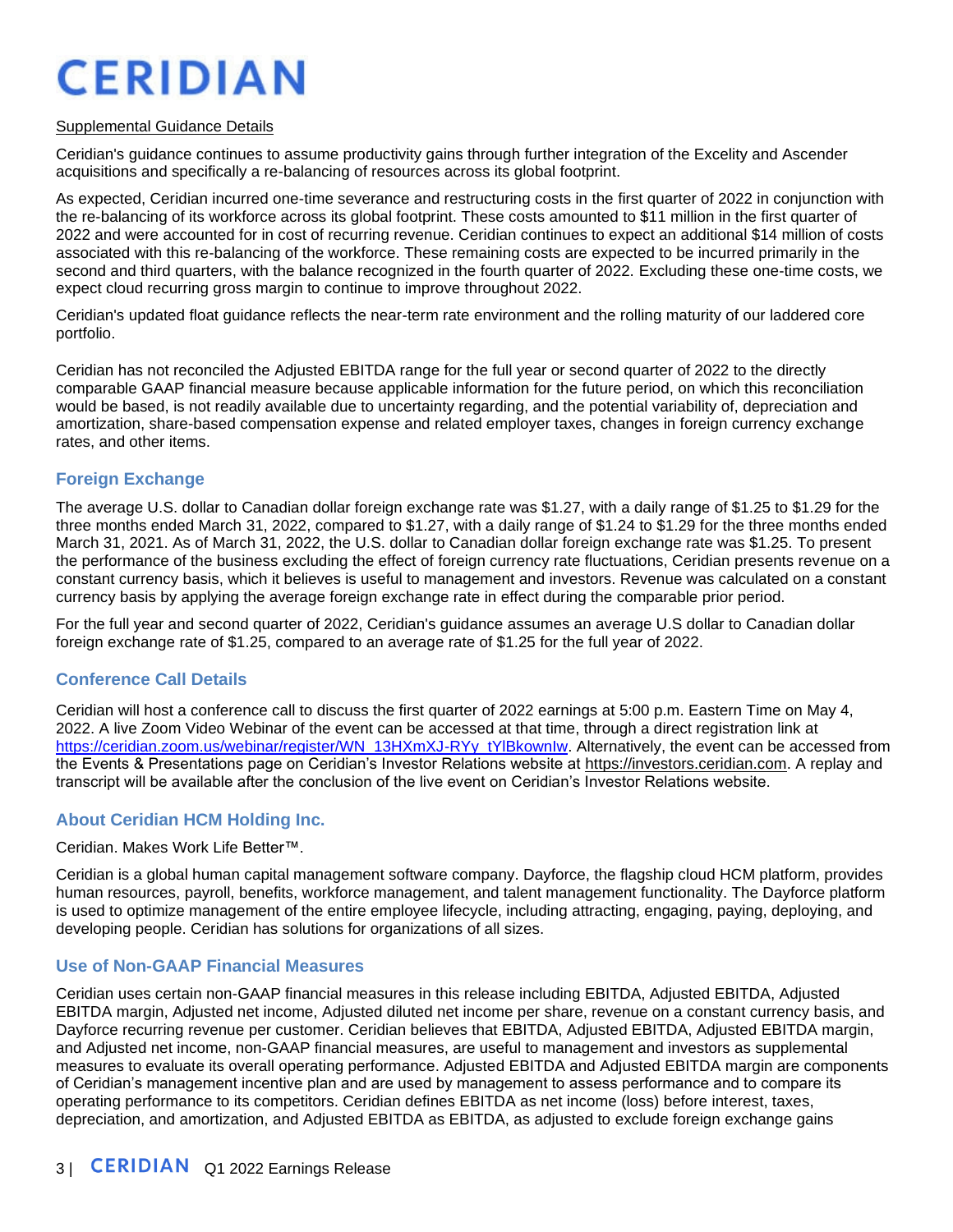(losses), share-based compensation expense and related employer taxes, severance charges, restructuring consulting fees, and other non-recurring items. Adjusted EBITDA margin is determined by calculating the percentage Adjusted EBITDA is of total revenue. Adjusted net income is defined as net income (loss), as adjusted to exclude foreign exchange gains (losses), share-based compensation expense and related employer taxes, severance charges, restructuring consulting fees, amortization of acquisition-related intangible assets, and other non-recurring items, all of which are adjusted for the effect of income taxes. Adjusted diluted net income per share is calculated by dividing adjusted net income by diluted weighted average common shares outstanding. When adjusted diluted net income per share is positive, diluted weighted average common shares outstanding incorporate the effect of dilutive equity instruments. Ceridian believes that EBITDA, Adjusted EBITDA, Adjusted EBITDA margin, and Adjusted net income are helpful in highlighting management performance trends because EBITDA, Adjusted EBITDA, Adjusted EBITDA margin, and Adjusted net income exclude the results of decisions that are outside the normal course of its business operations.

Ceridian's presentation of EBITDA, Adjusted EBITDA, Adjusted EBITDA margin, and Adjusted net income are intended as supplemental measures of its performance that are not required by, or presented in accordance with, GAAP. EBITDA, Adjusted EBITDA, Adjusted EBITDA margin, and Adjusted net income should not be considered as alternatives to net income, earnings per share, or any other performance measures derived in accordance with GAAP, or as measures of operating cash flows or liquidity. Ceridian's presentation of EBITDA, Adjusted EBITDA, Adjusted EBITDA margin, and Adjusted net income should not be construed to imply that its future results will be unaffected by similar items to those eliminated in this presentation. EBITDA, Adjusted EBITDA, Adjusted EBITDA margin, and Adjusted net income are included in this discussion because they are key metrics used by management to assess its operating performance.

EBITDA, Adjusted EBITDA, Adjusted EBITDA margin, and Adjusted net income are not defined under GAAP, are not measures of net income or any other performance measures derived in accordance with GAAP, and are subject to important limitations. Ceridian's use of the terms EBITDA, Adjusted EBITDA, Adjusted EBITDA margin, and Adjusted net income may not be comparable to similarly titled measures of other companies in its industry and are not measures of performance calculated in accordance with GAAP.

EBITDA, Adjusted EBITDA, Adjusted EBITDA margin, and Adjusted net income have important limitations as analytical tools, and should not be considered in isolation or as substitutes for analysis of Ceridian's results as reported under GAAP.

In evaluating EBITDA, Adjusted EBITDA, Adjusted EBITDA margin, and Adjusted net income, users should be aware that in the future Ceridian may incur expenses similar to those eliminated in this presentation.

Ceridian presents revenue on a constant currency basis to assess how its underlying businesses performed, excluding the effect of foreign currency rate fluctuations, which it believes is useful to management and investors. Revenue was calculated on a constant currency basis by applying the average foreign exchange rate in effect during the comparable prior period.

Ceridian's Dayforce recurring revenue per customer is an indicator of the average size of our Dayforce recurring revenue customers. To calculate Dayforce recurring revenue per customer, Ceridian starts with Dayforce recurring revenue on a constant currency basis by applying the same exchange rate to all comparable periods for the trailing twelve months and excludes float revenue, the impact of lower employment levels in 2021 and 2020 due to the COVID-19 pandemic, and Ascender and ADAM HCM revenue. This amount is divided by the number of live Dayforce customers at the end of the trailing twelve month period, excluding Ascender and ADAM HCM. Ceridian calculates and monitors Dayforce recurring revenue per customer on a quarterly basis. Ceridian's Dayforce recurring revenue per customer may fluctuate as a result of a number of factors, including the number of live Dayforce customers and the number of customers purchasing the full HCM suite. Ceridian has not reconciled the Dayforce recurring revenue per customer because there is no directly comparable GAAP financial measure.

## **Forward-Looking Statements**

This press release contains forward-looking statements that are subject to risks and uncertainties. All statements other than statements of historical fact or relating to present facts or current conditions included in this press release are forward-looking statements. Forward-looking statements give Ceridian's current expectations and projections relating to its financial condition, results of operations, plans, objectives, future performance and business. Users can identify forward-looking statements by the fact that they do not relate strictly to historical or current facts. Forward-looking statements in this press release include statements relating to the fiscal year of 2022, as well as those relating to future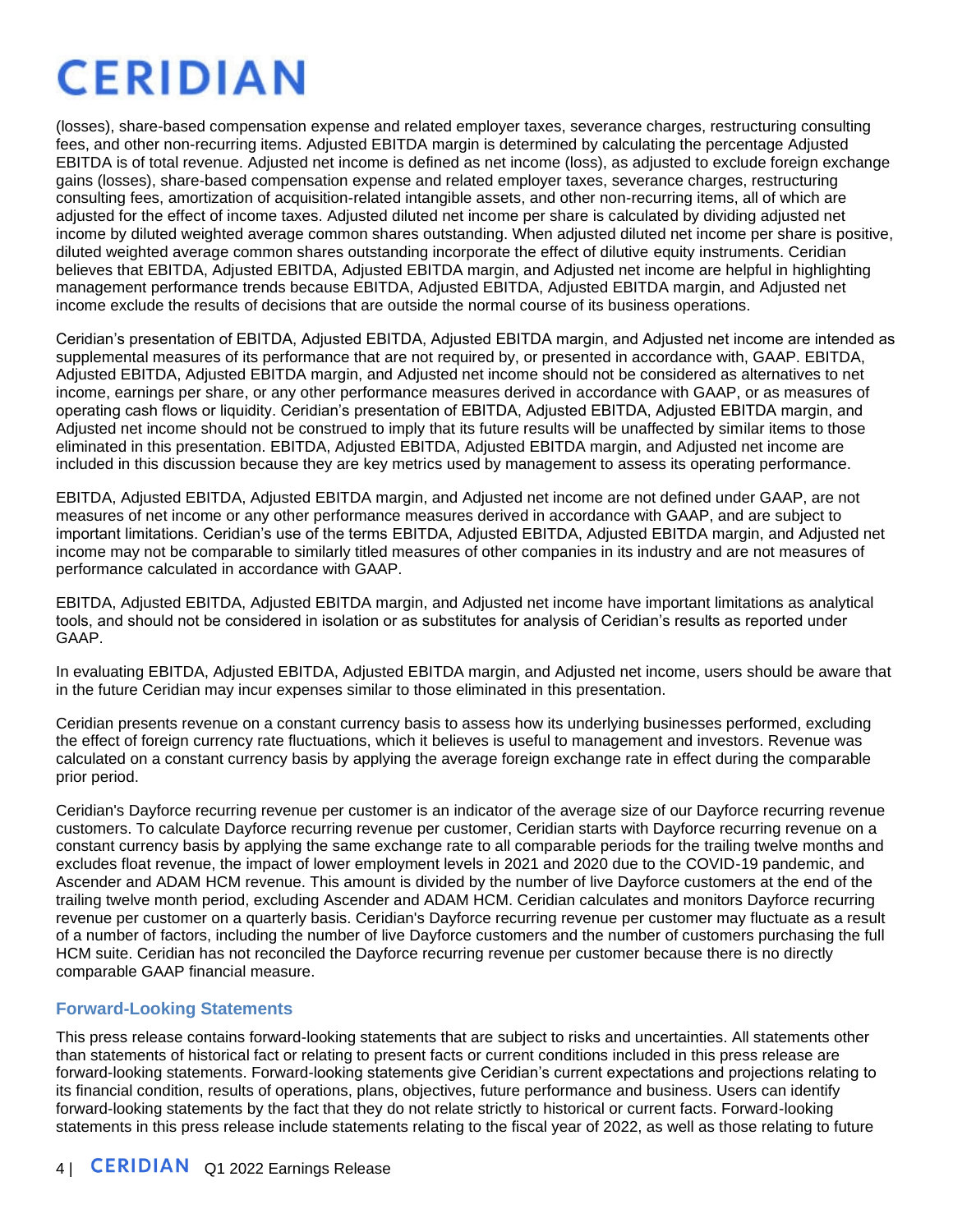growth initiatives. These statements may include words such as "anticipate," "estimate," "expect," "project," "seek," "plan," "intend," "believe," "will," "may," "could," "continue," "likely," "should," and other words and terms of similar meaning in connection with any discussion of the timing or nature of future operating or financial performance or other events but not all forward-looking statements contain these identifying words. The forward-looking statements contained in this press release are based on assumptions that Ceridian has made in light of its industry experience and its perceptions of historical trends, current conditions, expected future developments and other factors that it believes are appropriate under the circumstances. As users consider this press release, it should be understood that these statements are not guarantees of performance or results. These assumptions and Ceridian's future performance or results involve risks and uncertainties (many of which are beyond its control). In particular:

- its inability to manage its growth effectively or execute on its growth strategy;
- its failure to provide new or enhanced functionality and features;
- its inability to successfully compete in the market in which we operate and expand its current offerings into new markets or further penetrate existing markets due to competition;
- its inability to offer and deliver high-quality technical support, implementation and professional services;
- system breaches, interruptions or failures, including cyber-security breaches, identity theft, or other disruptions that could compromise customer information or sensitive company information;
- its failure to comply with applicable privacy, security, data, and financial services laws, regulations and standards, including its ongoing consent order with the Federal Trade Commission regarding data protection;
- its failure to properly update its solutions to enable its customers to comply with applicable laws;
- its failure to manage its aging technical operations infrastructure;
- its inability to maintain necessary third-party relationships, and third party software licenses, and identify errors in the software it licenses;
- its inability to attract and retain senior management employees and highly skilled employees;
- the impact of its outstanding debt obligations on its financial condition, results of operations, and value of its common stock; or
- the duration and scope of the COVID-19 pandemic, including the uncertainty around the surge of different variants and the actions that governmental authorities may take in all the jurisdictions where we operate.

Additional factors or events that could cause Ceridian's actual performance to differ from these forward-looking statements may emerge from time to time, and it is not possible for Ceridian to predict all of them. Should one or more of these risks or uncertainties materialize, or should any of Ceridian's assumptions prove incorrect, its actual financial condition, results of operations, future performance and business may vary in material respects from the performance projected in these forward-looking statements. In addition to any factors and assumptions set forth above in this press release, the material factors and assumptions used to develop the forward-looking information include, but are not limited to: the general economy remains stable; the competitive environment in the HCM market remains stable; the demand environment for HCM solutions remains stable; Ceridian's implementation capabilities and cycle times remain stable; foreign exchange rates, both current and those used in developing forward-looking statements, specifically USD to CAD, remain stable at, or near, current rates; Ceridian will be able to maintain its relationships with its employees, customers and partners; Ceridian will continue to attract qualified personnel to support its development requirements and the support of its new and existing customers; and that the risk factors noted above, individually or collectively, do not have a material impact on Ceridian. Any forward-looking statement made by Ceridian in this press release speaks only as of the date on which it is made. Ceridian undertakes no obligation to publicly update or revise any forward-looking statement, whether as a result of new information, future developments or otherwise, except as may be required by law.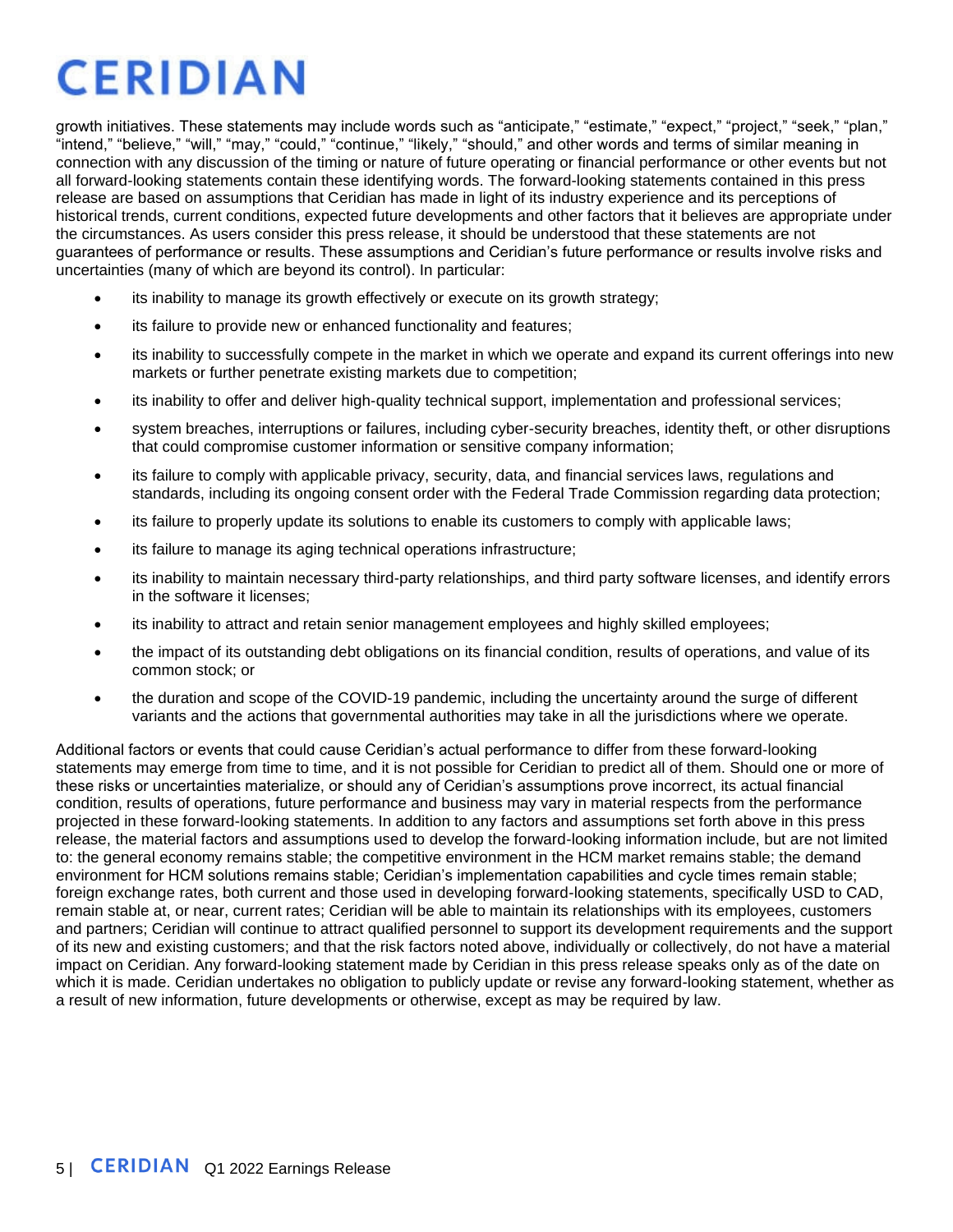#### **Ceridian HCM Holding Inc.**

### **Condensed Consolidated Balance Sheets**

|                                                                          |                           | March 31,<br>2022  |                 | December 31,<br>2021 |
|--------------------------------------------------------------------------|---------------------------|--------------------|-----------------|----------------------|
| (Dollars in millions, except share data)                                 |                           | (unaudited)        |                 |                      |
| <b>ASSETS</b>                                                            |                           |                    |                 |                      |
| Current assets:                                                          |                           |                    |                 |                      |
| Cash and equivalents                                                     | $\boldsymbol{\mathsf{S}}$ | 354.8              | $\$\$           | 367.5                |
| Restricted cash                                                          |                           | 1.9                |                 | 1.9                  |
| Trade and other receivables, net                                         |                           | 144.5              |                 | 146.3                |
| Prepaid expenses and other current assets                                |                           | 112.6              |                 | 92.6                 |
| Total current assets before customer funds                               |                           | 613.8              |                 | 608.3                |
| <b>Customer funds</b>                                                    |                           | 7,364.2            |                 | 3,535.8              |
| Total current assets                                                     |                           | 7,978.0            |                 | 4,144.1              |
| Right of use lease asset                                                 |                           | 28.7               |                 | 29.4                 |
| Property, plant, and equipment, net                                      |                           | 134.3              |                 | 128.2                |
| Goodwill                                                                 |                           | 2,336.8            |                 | 2,323.6              |
| Other intangible assets, net                                             |                           | 330.1              |                 | 332.5                |
| Other assets                                                             |                           | 251.6              |                 | 208.4                |
| <b>Total assets</b>                                                      | \$                        | 11,059.5           | \$              | 7,166.2              |
| <b>LIABILITIES AND EQUITY</b>                                            |                           |                    |                 |                      |
| <b>Current liabilities:</b>                                              |                           |                    |                 |                      |
| Current portion of long-term debt                                        | \$                        | 8.3                | \$              | 8.3                  |
| Current portion of long-term lease liabilities                           |                           | 11.2               |                 | 11.3                 |
| Accounts payable                                                         |                           | 49.4               |                 | 51.7                 |
| Deferred revenue                                                         |                           | 48.1               |                 | 48.7                 |
| Employee compensation and benefits                                       |                           | 69.7               |                 | 77.3                 |
| Other accrued expenses                                                   |                           | 23.7               |                 | 24.7                 |
| Total current liabilities before customer funds obligations              |                           | $\overline{210.4}$ |                 | 222.0                |
| <b>Customer funds obligations</b>                                        |                           | 7,418.5            |                 | 3,519.9              |
| <b>Total current liabilities</b>                                         |                           | 7,628.9            |                 | 3,741.9              |
| Long-term debt, less current portion                                     |                           | 1,215.7            |                 | 1,124.4              |
| Employee benefit plans                                                   |                           | 20.2               |                 | 20.7                 |
| Long-term lease liabilities, less current portion                        |                           | 31.1               |                 | 32.7                 |
| <b>Other liabilities</b>                                                 |                           | 22.8               |                 | 19.0                 |
| <b>Total liabilities</b>                                                 |                           | 8,918.7            |                 | 4,938.7              |
| Commitments and contingencies                                            |                           |                    |                 |                      |
| Stockholders' equity:                                                    |                           |                    |                 |                      |
| Common stock, \$0.01 par, 500,000,000 shares authorized, 152,530,449 and |                           |                    |                 |                      |
| 151,995,031 shares issued and outstanding, respectively                  |                           | 1.5                |                 | 1.5                  |
| Additional paid in capital                                               |                           | 2,823.8            |                 | 2,860.0              |
| Accumulated deficit                                                      |                           | (326.6)            |                 | (309.2)              |
| Accumulated other comprehensive loss                                     |                           | (357.9)            |                 | (324.8)              |
| Total stockholders' equity                                               |                           | 2,140.8            |                 | 2,227.5              |
| Total liabilities and equity                                             | \$                        | 11,059.5           | $\overline{\$}$ | 7,166.2              |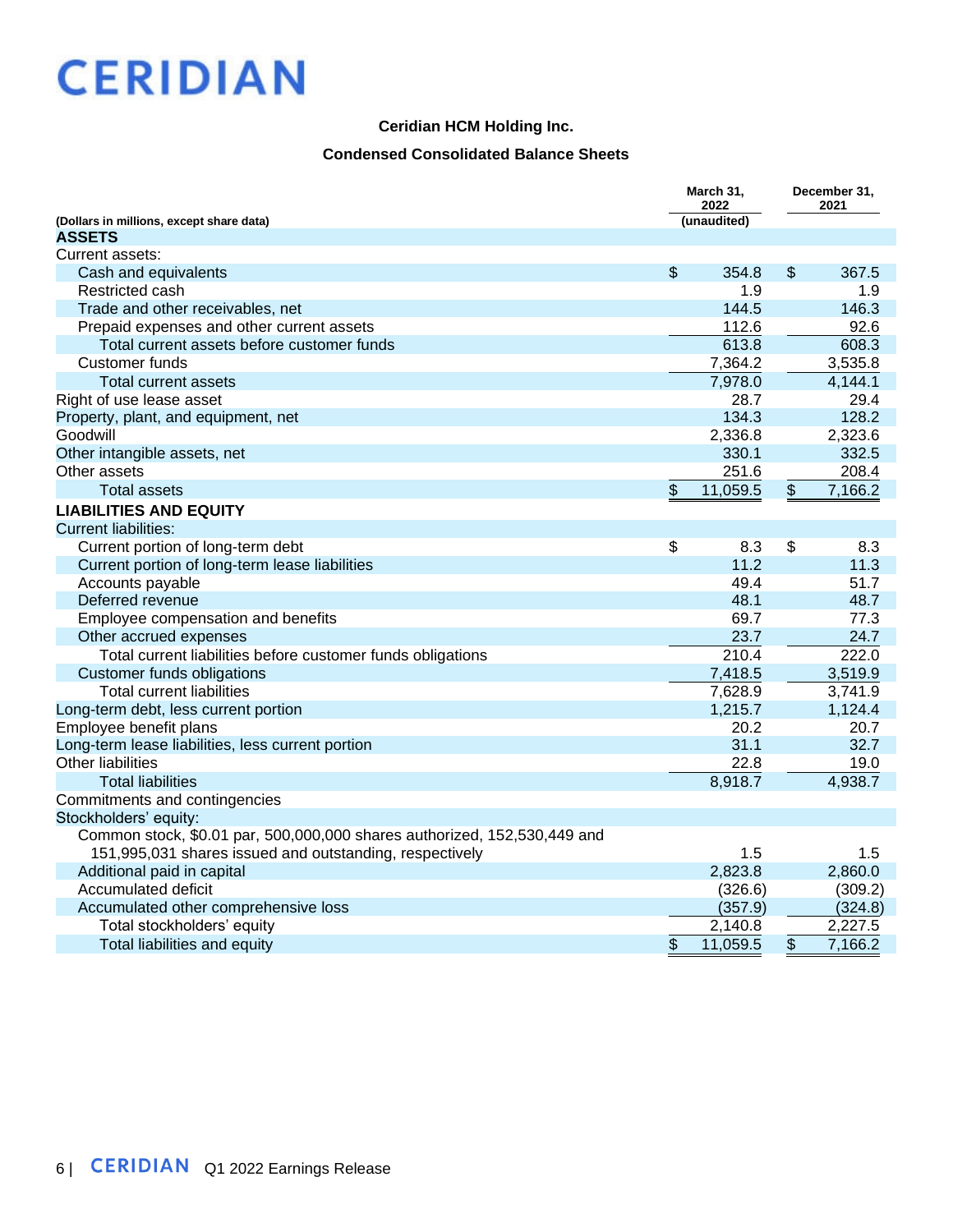## **Ceridian HCM Holding Inc.**

## **Condensed Consolidated Statements of Operations**

|                                                        | Three Months Ended March 31, |             |  |  |  |  |  |
|--------------------------------------------------------|------------------------------|-------------|--|--|--|--|--|
|                                                        | 2022                         | 2021        |  |  |  |  |  |
| (Dollars in millions, except share and per share data) | (unaudited)                  |             |  |  |  |  |  |
| Revenue:                                               |                              |             |  |  |  |  |  |
| Recurring                                              | \$<br>247.9<br>- \$          | 196.0       |  |  |  |  |  |
| Professional services and other                        | 45.4                         | 38.5        |  |  |  |  |  |
| Total revenue                                          | 293.3                        | 234.5       |  |  |  |  |  |
| Cost of revenue:                                       |                              |             |  |  |  |  |  |
| Recurring                                              | 82.3                         | 59.7        |  |  |  |  |  |
| Professional services and other                        | 54.5                         | 44.7        |  |  |  |  |  |
| Product development and management                     | 40.4                         | 25.8        |  |  |  |  |  |
| Depreciation and amortization                          | 13.0                         | 11.1        |  |  |  |  |  |
| Total cost of revenue                                  | 190.2                        | 141.3       |  |  |  |  |  |
| Gross profit                                           | 103.1                        | 93.2        |  |  |  |  |  |
| Selling, general, and administrative                   | 122.0                        | 95.6        |  |  |  |  |  |
| <b>Operating loss</b>                                  | (18.9)                       | (2.4)       |  |  |  |  |  |
| Interest expense, net                                  | 5.8                          | 5.6         |  |  |  |  |  |
| Other (income) expense, net                            | (0.3)                        | 4.6         |  |  |  |  |  |
| Loss before income taxes                               | (24.4)                       | (12.6)      |  |  |  |  |  |
| Income tax expense                                     | 3.0                          | 6.6         |  |  |  |  |  |
| Net loss                                               | \$<br>\$<br>(27.4)           | (19.2)      |  |  |  |  |  |
| Net loss per share:                                    |                              |             |  |  |  |  |  |
| <b>Basic</b>                                           | \$<br>$(0.18)$ \$            | (0.13)      |  |  |  |  |  |
| <b>Diluted</b>                                         | \$<br>$(0.18)$ \$            | (0.13)      |  |  |  |  |  |
| Weighted-average shares outstanding:                   |                              |             |  |  |  |  |  |
| <b>Basic</b>                                           | 152,124,151                  | 148,716,050 |  |  |  |  |  |
| Diluted                                                | 152,124,151                  | 148,716,050 |  |  |  |  |  |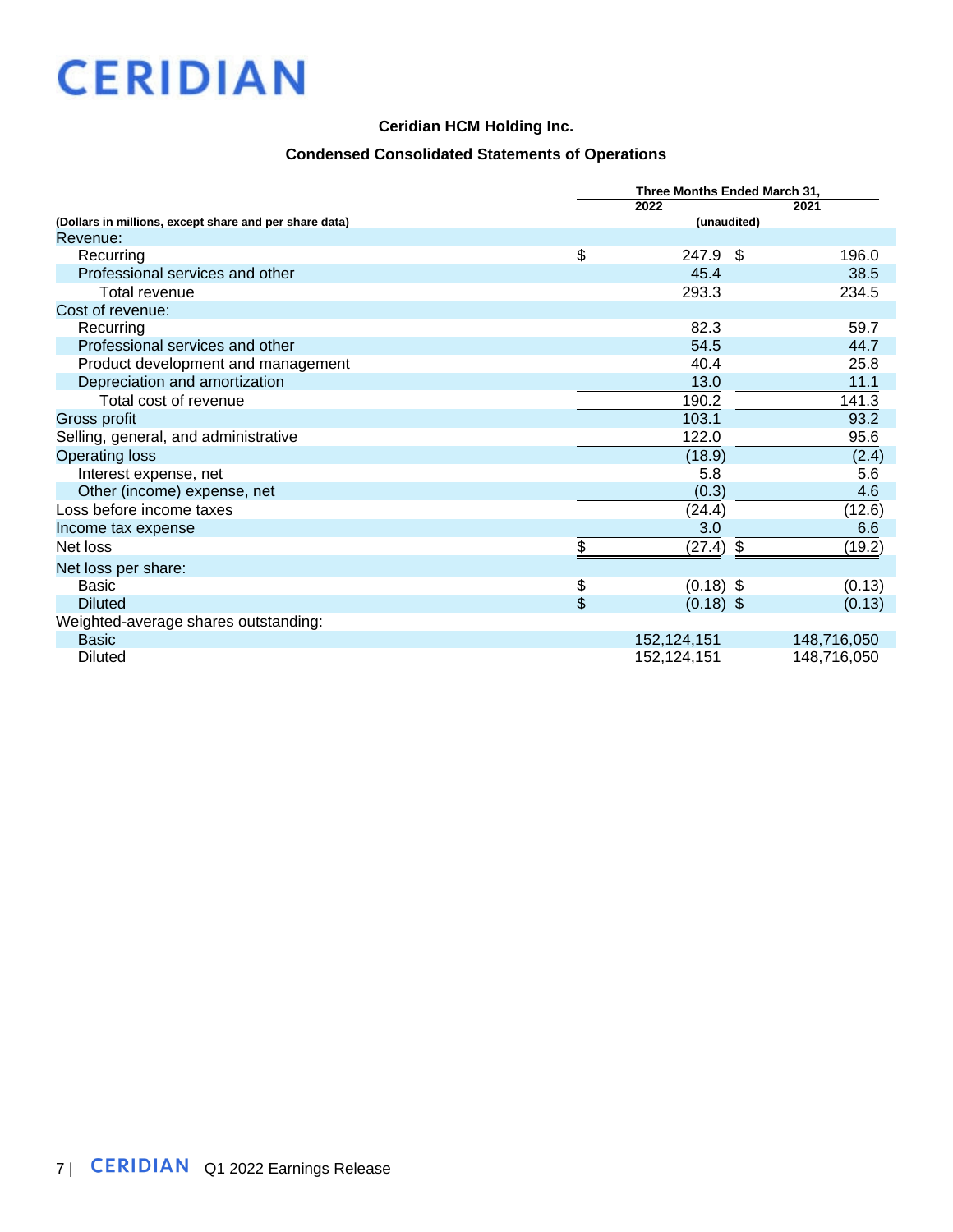#### **Ceridian HCM Holding Inc.**

### **Condensed Consolidated Statements of Cash Flows**

| 2022<br>2021<br>(Dollars in millions, unaudited)<br>\$<br><b>Net loss</b><br>$(27.4)$ \$<br>(19.2)<br>Adjustments to reconcile net loss to net cash provided by (used in) operating activities:<br>Deferred income tax benefit<br>4.5<br>0.6<br>Depreciation and amortization<br>20.9<br>15.0<br>1.0<br>1.1<br>Amortization of debt issuance costs and debt discount<br>0.9<br>0.4<br>Provision for doubtful accounts<br>2.2<br>1.2<br>Net periodic pension and postretirement cost<br>35.5<br>Share-based compensation<br>22.8<br>Change in fair value of contingent consideration<br>0.8<br>1.1<br>Other<br>Changes in operating assets and liabilities excluding effects of acquisitions and<br>divestitures:<br>Trade and other receivables<br>1.0<br>(8.1)<br>Prepaid expenses and other current assets<br>(14.1)<br>(7.1)<br>Accounts payable and other accrued expenses<br>(4.6)<br>(2.1)<br>Deferred revenue<br>4.9<br>(1.1)<br>(8.2)<br>(24.7)<br>Employee compensation and benefits<br>Accrued interest<br>(0.4)<br>0.4<br>Accrued taxes<br>(3.3)<br>8.6<br>Other assets and liabilities<br>(1.2)<br>(0.4)<br>5.5<br>(4.5)<br>Net cash provided by (used in) operating activities<br><b>Cash Flows from Investing Activities</b><br>Purchase of customer funds marketable securities<br>(276.9)<br>(148.5)<br>112.1<br>Proceeds from sale and maturity of customer funds marketable securities<br>97.4<br>(2.1)<br>(3.4)<br>Expenditures for property, plant, and equipment<br>Expenditures for software and technology<br>(17.8)<br>(11.9)<br>Acquisition costs, net of cash and restricted cash acquired<br>(338.3)<br>(184.7)<br>(404.7)<br>Net cash used in investing activities<br><b>Cash Flows from Financing Activities</b><br>Increase in customer funds obligations, net<br>3,879.8<br>513.2<br>Proceeds from issuance of common stock under share-based compensation plans<br>6.0<br>11.3<br>Repayment of long-term debt obligations<br>(2.1)<br>(1.3)<br>Proceeds from revolving credit facility<br>295.0<br>Repayment of revolving credit facility<br>(295.0)<br>Proceeds from issuance of convertible senior notes, net of issuance costs<br>561.8<br>Purchases of capped calls related to convertible senior notes<br>(45.0)<br>3,883.7<br>Net cash provided by financing activities<br>1,040.0<br>Effect of exchange rate changes on cash, restricted cash, and equivalents<br>1.7<br>3.4<br>Net increase in cash, restricted cash, and equivalents<br>3,706.2<br>634.2<br>Cash, restricted cash, and equivalents at beginning of period<br>1,952.9<br>2,228.5<br>\$<br>5,659.1<br>2,862.7<br>Cash, restricted cash, and equivalents at end of period<br>\$<br>Reconciliation of cash, restricted cash, and equivalents to the condensed<br>consolidated balance sheets<br>\$<br>Cash and equivalents<br>354.8<br>\$<br>339.6<br>Restricted cash<br>1.9<br>2.0<br>5,302.4<br>Restricted cash and equivalents included in customer funds<br>2,521.1 |                                              | Three Months Ended March 31, |         |                         |         |
|------------------------------------------------------------------------------------------------------------------------------------------------------------------------------------------------------------------------------------------------------------------------------------------------------------------------------------------------------------------------------------------------------------------------------------------------------------------------------------------------------------------------------------------------------------------------------------------------------------------------------------------------------------------------------------------------------------------------------------------------------------------------------------------------------------------------------------------------------------------------------------------------------------------------------------------------------------------------------------------------------------------------------------------------------------------------------------------------------------------------------------------------------------------------------------------------------------------------------------------------------------------------------------------------------------------------------------------------------------------------------------------------------------------------------------------------------------------------------------------------------------------------------------------------------------------------------------------------------------------------------------------------------------------------------------------------------------------------------------------------------------------------------------------------------------------------------------------------------------------------------------------------------------------------------------------------------------------------------------------------------------------------------------------------------------------------------------------------------------------------------------------------------------------------------------------------------------------------------------------------------------------------------------------------------------------------------------------------------------------------------------------------------------------------------------------------------------------------------------------------------------------------------------------------------------------------------------------------------------------------------------------------------------------------------------------------------------------------------------------------------------------------------------------------------------------------------------------------------------------------------------------------------------------------------------------------------------------------------|----------------------------------------------|------------------------------|---------|-------------------------|---------|
|                                                                                                                                                                                                                                                                                                                                                                                                                                                                                                                                                                                                                                                                                                                                                                                                                                                                                                                                                                                                                                                                                                                                                                                                                                                                                                                                                                                                                                                                                                                                                                                                                                                                                                                                                                                                                                                                                                                                                                                                                                                                                                                                                                                                                                                                                                                                                                                                                                                                                                                                                                                                                                                                                                                                                                                                                                                                                                                                                                              |                                              |                              |         |                         |         |
|                                                                                                                                                                                                                                                                                                                                                                                                                                                                                                                                                                                                                                                                                                                                                                                                                                                                                                                                                                                                                                                                                                                                                                                                                                                                                                                                                                                                                                                                                                                                                                                                                                                                                                                                                                                                                                                                                                                                                                                                                                                                                                                                                                                                                                                                                                                                                                                                                                                                                                                                                                                                                                                                                                                                                                                                                                                                                                                                                                              |                                              |                              |         |                         |         |
|                                                                                                                                                                                                                                                                                                                                                                                                                                                                                                                                                                                                                                                                                                                                                                                                                                                                                                                                                                                                                                                                                                                                                                                                                                                                                                                                                                                                                                                                                                                                                                                                                                                                                                                                                                                                                                                                                                                                                                                                                                                                                                                                                                                                                                                                                                                                                                                                                                                                                                                                                                                                                                                                                                                                                                                                                                                                                                                                                                              |                                              |                              |         |                         |         |
|                                                                                                                                                                                                                                                                                                                                                                                                                                                                                                                                                                                                                                                                                                                                                                                                                                                                                                                                                                                                                                                                                                                                                                                                                                                                                                                                                                                                                                                                                                                                                                                                                                                                                                                                                                                                                                                                                                                                                                                                                                                                                                                                                                                                                                                                                                                                                                                                                                                                                                                                                                                                                                                                                                                                                                                                                                                                                                                                                                              |                                              |                              |         |                         |         |
|                                                                                                                                                                                                                                                                                                                                                                                                                                                                                                                                                                                                                                                                                                                                                                                                                                                                                                                                                                                                                                                                                                                                                                                                                                                                                                                                                                                                                                                                                                                                                                                                                                                                                                                                                                                                                                                                                                                                                                                                                                                                                                                                                                                                                                                                                                                                                                                                                                                                                                                                                                                                                                                                                                                                                                                                                                                                                                                                                                              |                                              |                              |         |                         |         |
|                                                                                                                                                                                                                                                                                                                                                                                                                                                                                                                                                                                                                                                                                                                                                                                                                                                                                                                                                                                                                                                                                                                                                                                                                                                                                                                                                                                                                                                                                                                                                                                                                                                                                                                                                                                                                                                                                                                                                                                                                                                                                                                                                                                                                                                                                                                                                                                                                                                                                                                                                                                                                                                                                                                                                                                                                                                                                                                                                                              |                                              |                              |         |                         |         |
|                                                                                                                                                                                                                                                                                                                                                                                                                                                                                                                                                                                                                                                                                                                                                                                                                                                                                                                                                                                                                                                                                                                                                                                                                                                                                                                                                                                                                                                                                                                                                                                                                                                                                                                                                                                                                                                                                                                                                                                                                                                                                                                                                                                                                                                                                                                                                                                                                                                                                                                                                                                                                                                                                                                                                                                                                                                                                                                                                                              |                                              |                              |         |                         |         |
|                                                                                                                                                                                                                                                                                                                                                                                                                                                                                                                                                                                                                                                                                                                                                                                                                                                                                                                                                                                                                                                                                                                                                                                                                                                                                                                                                                                                                                                                                                                                                                                                                                                                                                                                                                                                                                                                                                                                                                                                                                                                                                                                                                                                                                                                                                                                                                                                                                                                                                                                                                                                                                                                                                                                                                                                                                                                                                                                                                              |                                              |                              |         |                         |         |
|                                                                                                                                                                                                                                                                                                                                                                                                                                                                                                                                                                                                                                                                                                                                                                                                                                                                                                                                                                                                                                                                                                                                                                                                                                                                                                                                                                                                                                                                                                                                                                                                                                                                                                                                                                                                                                                                                                                                                                                                                                                                                                                                                                                                                                                                                                                                                                                                                                                                                                                                                                                                                                                                                                                                                                                                                                                                                                                                                                              |                                              |                              |         |                         |         |
|                                                                                                                                                                                                                                                                                                                                                                                                                                                                                                                                                                                                                                                                                                                                                                                                                                                                                                                                                                                                                                                                                                                                                                                                                                                                                                                                                                                                                                                                                                                                                                                                                                                                                                                                                                                                                                                                                                                                                                                                                                                                                                                                                                                                                                                                                                                                                                                                                                                                                                                                                                                                                                                                                                                                                                                                                                                                                                                                                                              |                                              |                              |         |                         |         |
|                                                                                                                                                                                                                                                                                                                                                                                                                                                                                                                                                                                                                                                                                                                                                                                                                                                                                                                                                                                                                                                                                                                                                                                                                                                                                                                                                                                                                                                                                                                                                                                                                                                                                                                                                                                                                                                                                                                                                                                                                                                                                                                                                                                                                                                                                                                                                                                                                                                                                                                                                                                                                                                                                                                                                                                                                                                                                                                                                                              |                                              |                              |         |                         |         |
|                                                                                                                                                                                                                                                                                                                                                                                                                                                                                                                                                                                                                                                                                                                                                                                                                                                                                                                                                                                                                                                                                                                                                                                                                                                                                                                                                                                                                                                                                                                                                                                                                                                                                                                                                                                                                                                                                                                                                                                                                                                                                                                                                                                                                                                                                                                                                                                                                                                                                                                                                                                                                                                                                                                                                                                                                                                                                                                                                                              |                                              |                              |         |                         |         |
|                                                                                                                                                                                                                                                                                                                                                                                                                                                                                                                                                                                                                                                                                                                                                                                                                                                                                                                                                                                                                                                                                                                                                                                                                                                                                                                                                                                                                                                                                                                                                                                                                                                                                                                                                                                                                                                                                                                                                                                                                                                                                                                                                                                                                                                                                                                                                                                                                                                                                                                                                                                                                                                                                                                                                                                                                                                                                                                                                                              |                                              |                              |         |                         |         |
|                                                                                                                                                                                                                                                                                                                                                                                                                                                                                                                                                                                                                                                                                                                                                                                                                                                                                                                                                                                                                                                                                                                                                                                                                                                                                                                                                                                                                                                                                                                                                                                                                                                                                                                                                                                                                                                                                                                                                                                                                                                                                                                                                                                                                                                                                                                                                                                                                                                                                                                                                                                                                                                                                                                                                                                                                                                                                                                                                                              |                                              |                              |         |                         |         |
|                                                                                                                                                                                                                                                                                                                                                                                                                                                                                                                                                                                                                                                                                                                                                                                                                                                                                                                                                                                                                                                                                                                                                                                                                                                                                                                                                                                                                                                                                                                                                                                                                                                                                                                                                                                                                                                                                                                                                                                                                                                                                                                                                                                                                                                                                                                                                                                                                                                                                                                                                                                                                                                                                                                                                                                                                                                                                                                                                                              |                                              |                              |         |                         |         |
|                                                                                                                                                                                                                                                                                                                                                                                                                                                                                                                                                                                                                                                                                                                                                                                                                                                                                                                                                                                                                                                                                                                                                                                                                                                                                                                                                                                                                                                                                                                                                                                                                                                                                                                                                                                                                                                                                                                                                                                                                                                                                                                                                                                                                                                                                                                                                                                                                                                                                                                                                                                                                                                                                                                                                                                                                                                                                                                                                                              |                                              |                              |         |                         |         |
|                                                                                                                                                                                                                                                                                                                                                                                                                                                                                                                                                                                                                                                                                                                                                                                                                                                                                                                                                                                                                                                                                                                                                                                                                                                                                                                                                                                                                                                                                                                                                                                                                                                                                                                                                                                                                                                                                                                                                                                                                                                                                                                                                                                                                                                                                                                                                                                                                                                                                                                                                                                                                                                                                                                                                                                                                                                                                                                                                                              |                                              |                              |         |                         |         |
|                                                                                                                                                                                                                                                                                                                                                                                                                                                                                                                                                                                                                                                                                                                                                                                                                                                                                                                                                                                                                                                                                                                                                                                                                                                                                                                                                                                                                                                                                                                                                                                                                                                                                                                                                                                                                                                                                                                                                                                                                                                                                                                                                                                                                                                                                                                                                                                                                                                                                                                                                                                                                                                                                                                                                                                                                                                                                                                                                                              |                                              |                              |         |                         |         |
|                                                                                                                                                                                                                                                                                                                                                                                                                                                                                                                                                                                                                                                                                                                                                                                                                                                                                                                                                                                                                                                                                                                                                                                                                                                                                                                                                                                                                                                                                                                                                                                                                                                                                                                                                                                                                                                                                                                                                                                                                                                                                                                                                                                                                                                                                                                                                                                                                                                                                                                                                                                                                                                                                                                                                                                                                                                                                                                                                                              |                                              |                              |         |                         |         |
|                                                                                                                                                                                                                                                                                                                                                                                                                                                                                                                                                                                                                                                                                                                                                                                                                                                                                                                                                                                                                                                                                                                                                                                                                                                                                                                                                                                                                                                                                                                                                                                                                                                                                                                                                                                                                                                                                                                                                                                                                                                                                                                                                                                                                                                                                                                                                                                                                                                                                                                                                                                                                                                                                                                                                                                                                                                                                                                                                                              |                                              |                              |         |                         |         |
|                                                                                                                                                                                                                                                                                                                                                                                                                                                                                                                                                                                                                                                                                                                                                                                                                                                                                                                                                                                                                                                                                                                                                                                                                                                                                                                                                                                                                                                                                                                                                                                                                                                                                                                                                                                                                                                                                                                                                                                                                                                                                                                                                                                                                                                                                                                                                                                                                                                                                                                                                                                                                                                                                                                                                                                                                                                                                                                                                                              |                                              |                              |         |                         |         |
|                                                                                                                                                                                                                                                                                                                                                                                                                                                                                                                                                                                                                                                                                                                                                                                                                                                                                                                                                                                                                                                                                                                                                                                                                                                                                                                                                                                                                                                                                                                                                                                                                                                                                                                                                                                                                                                                                                                                                                                                                                                                                                                                                                                                                                                                                                                                                                                                                                                                                                                                                                                                                                                                                                                                                                                                                                                                                                                                                                              |                                              |                              |         |                         |         |
|                                                                                                                                                                                                                                                                                                                                                                                                                                                                                                                                                                                                                                                                                                                                                                                                                                                                                                                                                                                                                                                                                                                                                                                                                                                                                                                                                                                                                                                                                                                                                                                                                                                                                                                                                                                                                                                                                                                                                                                                                                                                                                                                                                                                                                                                                                                                                                                                                                                                                                                                                                                                                                                                                                                                                                                                                                                                                                                                                                              |                                              |                              |         |                         |         |
|                                                                                                                                                                                                                                                                                                                                                                                                                                                                                                                                                                                                                                                                                                                                                                                                                                                                                                                                                                                                                                                                                                                                                                                                                                                                                                                                                                                                                                                                                                                                                                                                                                                                                                                                                                                                                                                                                                                                                                                                                                                                                                                                                                                                                                                                                                                                                                                                                                                                                                                                                                                                                                                                                                                                                                                                                                                                                                                                                                              |                                              |                              |         |                         |         |
|                                                                                                                                                                                                                                                                                                                                                                                                                                                                                                                                                                                                                                                                                                                                                                                                                                                                                                                                                                                                                                                                                                                                                                                                                                                                                                                                                                                                                                                                                                                                                                                                                                                                                                                                                                                                                                                                                                                                                                                                                                                                                                                                                                                                                                                                                                                                                                                                                                                                                                                                                                                                                                                                                                                                                                                                                                                                                                                                                                              |                                              |                              |         |                         |         |
|                                                                                                                                                                                                                                                                                                                                                                                                                                                                                                                                                                                                                                                                                                                                                                                                                                                                                                                                                                                                                                                                                                                                                                                                                                                                                                                                                                                                                                                                                                                                                                                                                                                                                                                                                                                                                                                                                                                                                                                                                                                                                                                                                                                                                                                                                                                                                                                                                                                                                                                                                                                                                                                                                                                                                                                                                                                                                                                                                                              |                                              |                              |         |                         |         |
|                                                                                                                                                                                                                                                                                                                                                                                                                                                                                                                                                                                                                                                                                                                                                                                                                                                                                                                                                                                                                                                                                                                                                                                                                                                                                                                                                                                                                                                                                                                                                                                                                                                                                                                                                                                                                                                                                                                                                                                                                                                                                                                                                                                                                                                                                                                                                                                                                                                                                                                                                                                                                                                                                                                                                                                                                                                                                                                                                                              |                                              |                              |         |                         |         |
|                                                                                                                                                                                                                                                                                                                                                                                                                                                                                                                                                                                                                                                                                                                                                                                                                                                                                                                                                                                                                                                                                                                                                                                                                                                                                                                                                                                                                                                                                                                                                                                                                                                                                                                                                                                                                                                                                                                                                                                                                                                                                                                                                                                                                                                                                                                                                                                                                                                                                                                                                                                                                                                                                                                                                                                                                                                                                                                                                                              |                                              |                              |         |                         |         |
|                                                                                                                                                                                                                                                                                                                                                                                                                                                                                                                                                                                                                                                                                                                                                                                                                                                                                                                                                                                                                                                                                                                                                                                                                                                                                                                                                                                                                                                                                                                                                                                                                                                                                                                                                                                                                                                                                                                                                                                                                                                                                                                                                                                                                                                                                                                                                                                                                                                                                                                                                                                                                                                                                                                                                                                                                                                                                                                                                                              |                                              |                              |         |                         |         |
|                                                                                                                                                                                                                                                                                                                                                                                                                                                                                                                                                                                                                                                                                                                                                                                                                                                                                                                                                                                                                                                                                                                                                                                                                                                                                                                                                                                                                                                                                                                                                                                                                                                                                                                                                                                                                                                                                                                                                                                                                                                                                                                                                                                                                                                                                                                                                                                                                                                                                                                                                                                                                                                                                                                                                                                                                                                                                                                                                                              |                                              |                              |         |                         |         |
|                                                                                                                                                                                                                                                                                                                                                                                                                                                                                                                                                                                                                                                                                                                                                                                                                                                                                                                                                                                                                                                                                                                                                                                                                                                                                                                                                                                                                                                                                                                                                                                                                                                                                                                                                                                                                                                                                                                                                                                                                                                                                                                                                                                                                                                                                                                                                                                                                                                                                                                                                                                                                                                                                                                                                                                                                                                                                                                                                                              |                                              |                              |         |                         |         |
|                                                                                                                                                                                                                                                                                                                                                                                                                                                                                                                                                                                                                                                                                                                                                                                                                                                                                                                                                                                                                                                                                                                                                                                                                                                                                                                                                                                                                                                                                                                                                                                                                                                                                                                                                                                                                                                                                                                                                                                                                                                                                                                                                                                                                                                                                                                                                                                                                                                                                                                                                                                                                                                                                                                                                                                                                                                                                                                                                                              |                                              |                              |         |                         |         |
|                                                                                                                                                                                                                                                                                                                                                                                                                                                                                                                                                                                                                                                                                                                                                                                                                                                                                                                                                                                                                                                                                                                                                                                                                                                                                                                                                                                                                                                                                                                                                                                                                                                                                                                                                                                                                                                                                                                                                                                                                                                                                                                                                                                                                                                                                                                                                                                                                                                                                                                                                                                                                                                                                                                                                                                                                                                                                                                                                                              |                                              |                              |         |                         |         |
|                                                                                                                                                                                                                                                                                                                                                                                                                                                                                                                                                                                                                                                                                                                                                                                                                                                                                                                                                                                                                                                                                                                                                                                                                                                                                                                                                                                                                                                                                                                                                                                                                                                                                                                                                                                                                                                                                                                                                                                                                                                                                                                                                                                                                                                                                                                                                                                                                                                                                                                                                                                                                                                                                                                                                                                                                                                                                                                                                                              |                                              |                              |         |                         |         |
|                                                                                                                                                                                                                                                                                                                                                                                                                                                                                                                                                                                                                                                                                                                                                                                                                                                                                                                                                                                                                                                                                                                                                                                                                                                                                                                                                                                                                                                                                                                                                                                                                                                                                                                                                                                                                                                                                                                                                                                                                                                                                                                                                                                                                                                                                                                                                                                                                                                                                                                                                                                                                                                                                                                                                                                                                                                                                                                                                                              |                                              |                              |         |                         |         |
|                                                                                                                                                                                                                                                                                                                                                                                                                                                                                                                                                                                                                                                                                                                                                                                                                                                                                                                                                                                                                                                                                                                                                                                                                                                                                                                                                                                                                                                                                                                                                                                                                                                                                                                                                                                                                                                                                                                                                                                                                                                                                                                                                                                                                                                                                                                                                                                                                                                                                                                                                                                                                                                                                                                                                                                                                                                                                                                                                                              |                                              |                              |         |                         |         |
|                                                                                                                                                                                                                                                                                                                                                                                                                                                                                                                                                                                                                                                                                                                                                                                                                                                                                                                                                                                                                                                                                                                                                                                                                                                                                                                                                                                                                                                                                                                                                                                                                                                                                                                                                                                                                                                                                                                                                                                                                                                                                                                                                                                                                                                                                                                                                                                                                                                                                                                                                                                                                                                                                                                                                                                                                                                                                                                                                                              |                                              |                              |         |                         |         |
|                                                                                                                                                                                                                                                                                                                                                                                                                                                                                                                                                                                                                                                                                                                                                                                                                                                                                                                                                                                                                                                                                                                                                                                                                                                                                                                                                                                                                                                                                                                                                                                                                                                                                                                                                                                                                                                                                                                                                                                                                                                                                                                                                                                                                                                                                                                                                                                                                                                                                                                                                                                                                                                                                                                                                                                                                                                                                                                                                                              |                                              |                              |         |                         |         |
|                                                                                                                                                                                                                                                                                                                                                                                                                                                                                                                                                                                                                                                                                                                                                                                                                                                                                                                                                                                                                                                                                                                                                                                                                                                                                                                                                                                                                                                                                                                                                                                                                                                                                                                                                                                                                                                                                                                                                                                                                                                                                                                                                                                                                                                                                                                                                                                                                                                                                                                                                                                                                                                                                                                                                                                                                                                                                                                                                                              |                                              |                              |         |                         |         |
|                                                                                                                                                                                                                                                                                                                                                                                                                                                                                                                                                                                                                                                                                                                                                                                                                                                                                                                                                                                                                                                                                                                                                                                                                                                                                                                                                                                                                                                                                                                                                                                                                                                                                                                                                                                                                                                                                                                                                                                                                                                                                                                                                                                                                                                                                                                                                                                                                                                                                                                                                                                                                                                                                                                                                                                                                                                                                                                                                                              |                                              |                              |         |                         |         |
|                                                                                                                                                                                                                                                                                                                                                                                                                                                                                                                                                                                                                                                                                                                                                                                                                                                                                                                                                                                                                                                                                                                                                                                                                                                                                                                                                                                                                                                                                                                                                                                                                                                                                                                                                                                                                                                                                                                                                                                                                                                                                                                                                                                                                                                                                                                                                                                                                                                                                                                                                                                                                                                                                                                                                                                                                                                                                                                                                                              |                                              |                              |         |                         |         |
|                                                                                                                                                                                                                                                                                                                                                                                                                                                                                                                                                                                                                                                                                                                                                                                                                                                                                                                                                                                                                                                                                                                                                                                                                                                                                                                                                                                                                                                                                                                                                                                                                                                                                                                                                                                                                                                                                                                                                                                                                                                                                                                                                                                                                                                                                                                                                                                                                                                                                                                                                                                                                                                                                                                                                                                                                                                                                                                                                                              |                                              |                              |         |                         |         |
|                                                                                                                                                                                                                                                                                                                                                                                                                                                                                                                                                                                                                                                                                                                                                                                                                                                                                                                                                                                                                                                                                                                                                                                                                                                                                                                                                                                                                                                                                                                                                                                                                                                                                                                                                                                                                                                                                                                                                                                                                                                                                                                                                                                                                                                                                                                                                                                                                                                                                                                                                                                                                                                                                                                                                                                                                                                                                                                                                                              |                                              |                              |         |                         |         |
|                                                                                                                                                                                                                                                                                                                                                                                                                                                                                                                                                                                                                                                                                                                                                                                                                                                                                                                                                                                                                                                                                                                                                                                                                                                                                                                                                                                                                                                                                                                                                                                                                                                                                                                                                                                                                                                                                                                                                                                                                                                                                                                                                                                                                                                                                                                                                                                                                                                                                                                                                                                                                                                                                                                                                                                                                                                                                                                                                                              |                                              |                              |         |                         |         |
|                                                                                                                                                                                                                                                                                                                                                                                                                                                                                                                                                                                                                                                                                                                                                                                                                                                                                                                                                                                                                                                                                                                                                                                                                                                                                                                                                                                                                                                                                                                                                                                                                                                                                                                                                                                                                                                                                                                                                                                                                                                                                                                                                                                                                                                                                                                                                                                                                                                                                                                                                                                                                                                                                                                                                                                                                                                                                                                                                                              |                                              |                              |         |                         |         |
|                                                                                                                                                                                                                                                                                                                                                                                                                                                                                                                                                                                                                                                                                                                                                                                                                                                                                                                                                                                                                                                                                                                                                                                                                                                                                                                                                                                                                                                                                                                                                                                                                                                                                                                                                                                                                                                                                                                                                                                                                                                                                                                                                                                                                                                                                                                                                                                                                                                                                                                                                                                                                                                                                                                                                                                                                                                                                                                                                                              |                                              |                              |         |                         |         |
|                                                                                                                                                                                                                                                                                                                                                                                                                                                                                                                                                                                                                                                                                                                                                                                                                                                                                                                                                                                                                                                                                                                                                                                                                                                                                                                                                                                                                                                                                                                                                                                                                                                                                                                                                                                                                                                                                                                                                                                                                                                                                                                                                                                                                                                                                                                                                                                                                                                                                                                                                                                                                                                                                                                                                                                                                                                                                                                                                                              | Total cash, restricted cash, and equivalents | $\frac{1}{2}$                | 5,659.1 | $\sqrt[6]{\frac{1}{2}}$ | 2,862.7 |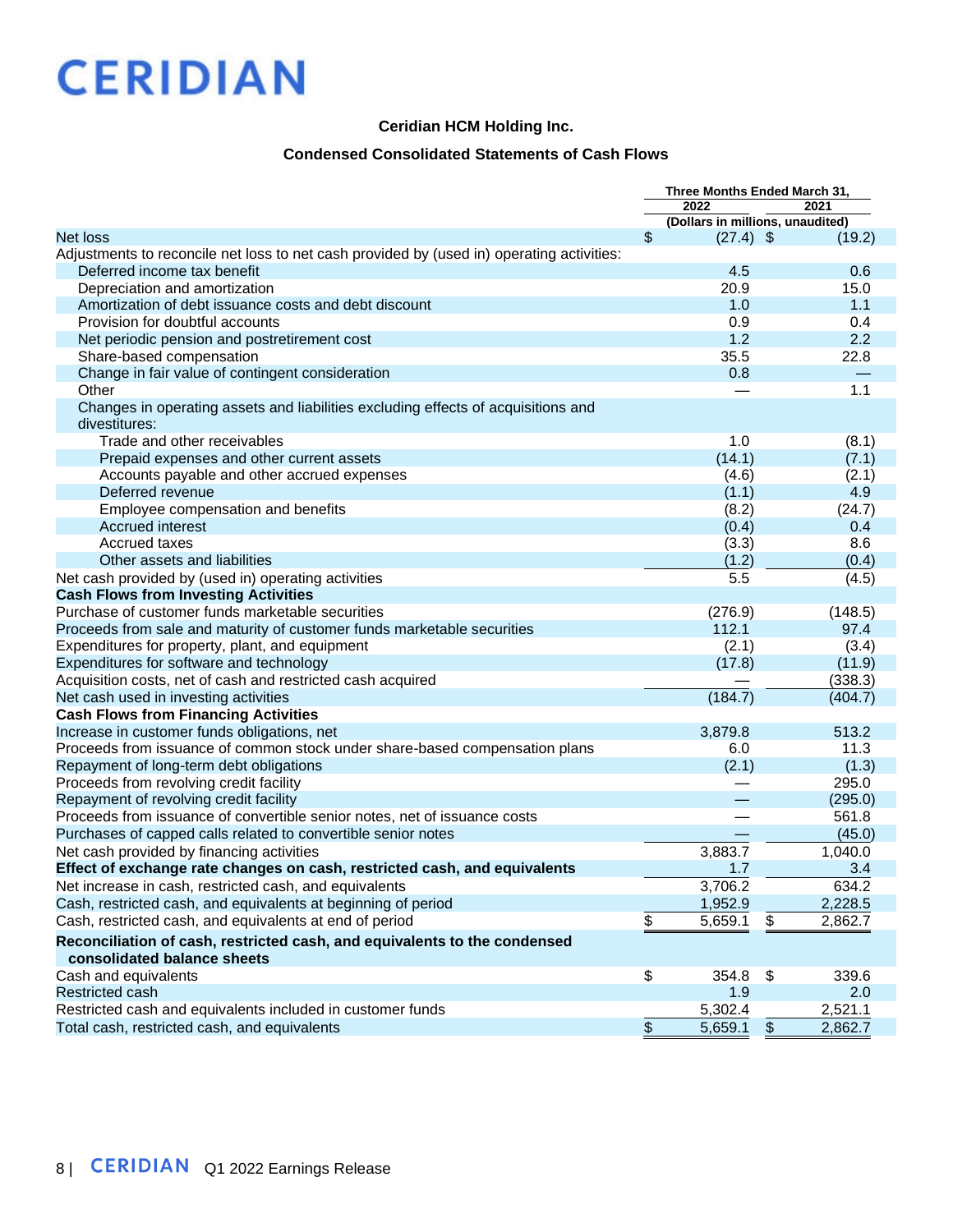### **Ceridian HCM Holding Inc.**

#### **Revenue Financial Measures**

#### **(Unaudited)**

|                                                | <b>Three Months Ended</b><br>March 31,<br>2022<br>(Dollars in millions) |                | 2021  | Percentage<br>change in<br>revenue as<br>reported<br>2022 vs. 2021 | Impact of<br>changes in<br>foreign<br>currency<br>(a) | Percentage<br>change in<br>revenue on<br>constant<br>currency<br>basis (a)<br>2022 vs. 2021 |
|------------------------------------------------|-------------------------------------------------------------------------|----------------|-------|--------------------------------------------------------------------|-------------------------------------------------------|---------------------------------------------------------------------------------------------|
| Revenue:                                       |                                                                         |                |       |                                                                    |                                                       |                                                                                             |
| Dayforce recurring, excluding float            | \$<br>180.3                                                             | $\mathfrak{S}$ | 137.6 | 31.0%                                                              | 0.4%                                                  | 30.6%                                                                                       |
| Dayforce float                                 | 8.3                                                                     |                | 7.7   | 7.8%                                                               | $(-)%$                                                | 7.8%                                                                                        |
| <b>Total Dayforce recurring</b>                | 188.6                                                                   |                | 145.3 | 29.8%                                                              | 0.4%                                                  | 29.4%                                                                                       |
| Powerpay recurring, excluding float            | 19.4                                                                    |                | 18.4  | 5.4%                                                               | (0.6)%                                                | 6.0%                                                                                        |
| Powerpay float                                 | 2.2                                                                     |                | 1.9   | 15.8%                                                              | $(-)%$                                                | 15.8%                                                                                       |
| <b>Total Powerpay recurring</b>                | 21.6                                                                    |                | 20.3  | 6.4%                                                               | (0.5)%                                                | 6.9%                                                                                        |
| <b>Total Cloud recurring</b>                   | 210.2                                                                   |                | 165.6 | 26.9%                                                              | 0.3%                                                  | 26.6%                                                                                       |
| Dayforce professional services and other       | 41.6                                                                    |                | 36.8  | 13.0%                                                              | $(0.6)$ %                                             | 13.6%                                                                                       |
| Powerpay professional services and             |                                                                         |                |       |                                                                    |                                                       |                                                                                             |
| other                                          | 0.2                                                                     |                | 0.3   | $(33.3)\%$                                                         | $(-)%$                                                | $(33.3)\%$                                                                                  |
| Total Cloud professional services and<br>other | 41.8                                                                    |                | 37.1  | 12.7%                                                              | (0.5)%                                                | 13.2%                                                                                       |
| <b>Total Cloud revenue</b>                     | 252.0                                                                   |                | 202.7 | 24.3%                                                              | 0.1%                                                  | 24.2%                                                                                       |
| Bureau recurring, excluding float              | 36.8                                                                    |                | 29.3  | 25.6%                                                              | (1.0)%                                                | 26.6%                                                                                       |
| <b>Bureau float</b>                            | 0.9                                                                     |                | 1.1   | (18.2)%                                                            | $(-)%$                                                | (18.2)%                                                                                     |
| <b>Total Bureau recurring</b>                  | 37.7                                                                    |                | 30.4  | 24.0%                                                              | (1.0)%                                                | 25.0%                                                                                       |
| Bureau professional services and other         | 3.6                                                                     |                | 1.4   | 157.1%                                                             | $(-)%$                                                | 157.1%                                                                                      |
| <b>Total Bureau revenue</b>                    | 41.3                                                                    |                | 31.8  | 29.9%                                                              | (0.9)%                                                | 30.8%                                                                                       |
| <b>Total revenue</b>                           | \$<br>293.3                                                             | \$             | 234.5 | 25.1%                                                              | (—)%                                                  | 25.1%                                                                                       |
|                                                |                                                                         |                |       |                                                                    |                                                       |                                                                                             |
| Dayforce                                       | \$<br>230.2                                                             | \$             | 182.1 | 26.4%                                                              | 0.2%                                                  | 26.2%                                                                                       |
| Powerpay                                       | 21.8                                                                    |                | 20.6  | 5.8%                                                               | (0.5)%                                                | 6.3%                                                                                        |
| <b>Total Cloud revenue</b>                     | \$<br>252.0                                                             | \$             | 202.7 | 24.3%                                                              | 0.1%                                                  | 24.2%                                                                                       |
|                                                |                                                                         |                |       |                                                                    |                                                       |                                                                                             |
| Dayforce, excluding float                      | \$<br>221.9                                                             | \$             | 174.4 | 27.2%                                                              | 0.2%                                                  | 27.0%                                                                                       |
| Powerpay, excluding float                      | 19.6                                                                    |                | 18.7  | 4.8%                                                               | (0.5)%                                                | 5.3%                                                                                        |
| Cloud float                                    | 10.5                                                                    |                | 9.6   | 9.4%                                                               | $(-)%$                                                | 9.4%                                                                                        |
| <b>Total Cloud revenue</b>                     | \$<br>252.0                                                             | $\frac{1}{2}$  | 202.7 | 24.3%                                                              | 0.1%                                                  | 24.2%                                                                                       |
|                                                |                                                                         |                |       |                                                                    |                                                       |                                                                                             |
| Cloud recurring, excluding float               | \$<br>199.7                                                             | \$             | 156.0 | 28.0%                                                              | 0.3%                                                  | 27.7%                                                                                       |
| Bureau recurring, excluding float              | 36.8                                                                    |                | 29.3  | 25.6%                                                              | (1.0)%                                                | 26.6%                                                                                       |
| Total recurring, excluding float               | 236.5                                                                   |                | 185.3 | 27.6%                                                              | 0.1%                                                  | 27.5%                                                                                       |
| Total revenue, excluding float                 | \$<br>281.9                                                             | \$             | 223.8 | 26.0%                                                              | $-$ )%                                                | 26.0%                                                                                       |
|                                                |                                                                         |                |       |                                                                    |                                                       |                                                                                             |

(a) We have calculated revenue on a constant currency basis by applying the average foreign exchange rate in effect during the comparable prior period.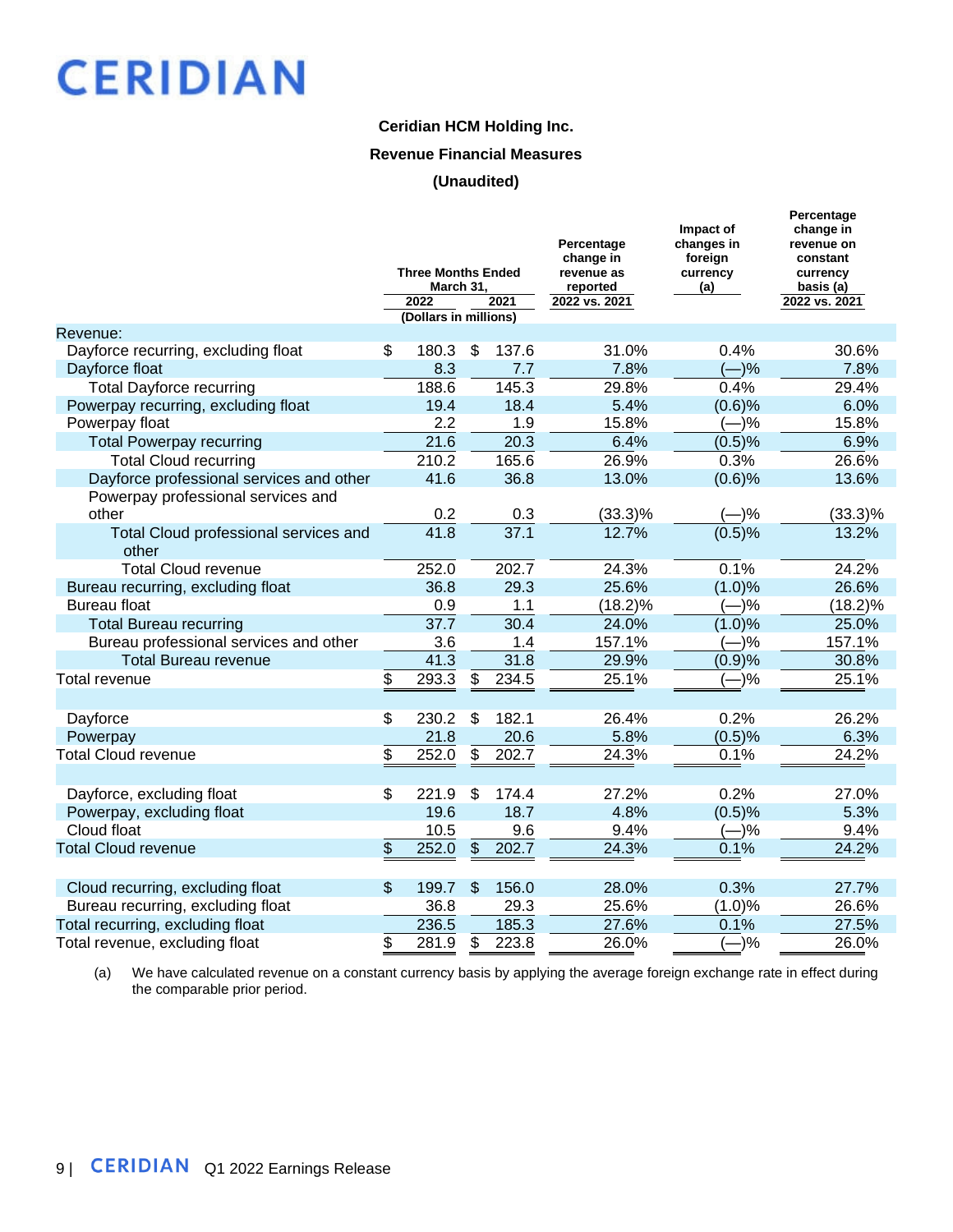### **Ceridian HCM Holding Inc.**

#### **Reconciliation of GAAP to Non-GAAP Financial Measures**

### **(Unaudited)**

The following tables present a reconciliation of the reported results to the non-GAAP financial measures EBITDA, Adjusted EBITDA, Adjusted EBITDA margin, and Adjusted net loss for all periods presented:

|                                   | Three Months Ended March 31. |    |        |  |  |  |
|-----------------------------------|------------------------------|----|--------|--|--|--|
|                                   | 2022                         |    | 2021   |  |  |  |
|                                   | (Dollars in millions)        |    |        |  |  |  |
| Net loss                          | \$<br>(27.4)                 | \$ | (19.2) |  |  |  |
| Interest expense, net             | 5.8                          |    | 5.6    |  |  |  |
| Income tax expense                | 3.0                          |    | 6.6    |  |  |  |
| Depreciation and amortization     | 20.9                         |    | 15.0   |  |  |  |
| EBITDA (a)                        | 2.3                          |    | 8.0    |  |  |  |
| Foreign exchange (gain) loss      | (0.8)                        |    | 1.9    |  |  |  |
| Share-based compensation (b)      | 35.5                         |    | 23.0   |  |  |  |
| Severance charges (c)             | 17.3                         |    | 2.1    |  |  |  |
| Restructuring consulting fees (d) | 1.9                          |    | 7.8    |  |  |  |
| Other non-recurring items (e)     | 1.2                          |    | 1.7    |  |  |  |
| <b>Adjusted EBITDA</b>            | 57.4                         |    | 44.5   |  |  |  |
| Net profit margin (f)             | $(9.3)\%$                    |    | (8.2)% |  |  |  |
| Adjusted EBITDA margin            | 19.6%                        |    | 19.0%  |  |  |  |

(a) We define EBITDA as net income or loss before interest, taxes, and depreciation and amortization.

(b) Represents share-based compensation expense and related employer taxes.

(c) Represents costs for severance compensation paid to employees whose positions have been eliminated or who have been terminated not for cause.

(d) Represents consulting fees and expenses incurred during the periods presented in connection with any acquisition, investment, disposition, recapitalization, equity offering, issuance or repayment of debt, issuance of equity interests, or refinancing.

(e) Represents (1) the impact of the fair value adjustment for the DataFuzion HCM, Inc. ("DataFuzion") contingent consideration in 2022, (2) the difference between the historical five-year average pension expense and the current period actuarially determined pension expense associated with the planned termination of the frozen U.S. pension plan and related changes in investment strategy associated with protecting the now fully funded status in 2022 and 2021, (3) charges of \$0.3 million during the three months ended March 31, 2021 related to the abandonment of certain leased facilities.

(f) Net profit margin is determined by calculating the percentage that net income (loss) is of total revenue.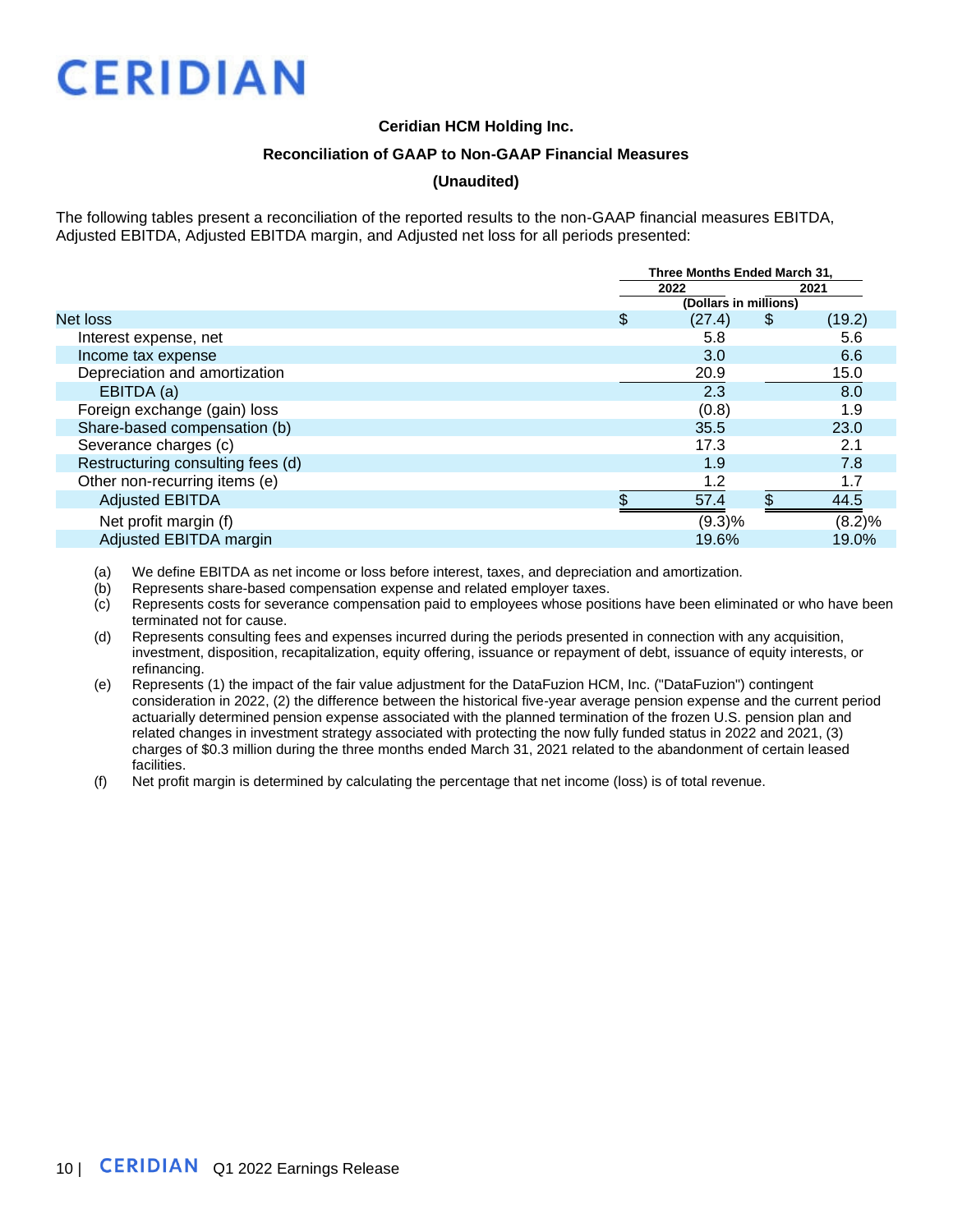|                                           | Three Months Ended March 31, 2022 |        |                             |      |                                                      |      |                |           |               |              |  |
|-------------------------------------------|-----------------------------------|--------|-----------------------------|------|------------------------------------------------------|------|----------------|-----------|---------------|--------------|--|
|                                           | As reported                       |        | Share-based<br>compensation |      | <b>Severance</b><br>charges<br>(Dollars in millions) |      |                | Other (a) |               | Adjusted (b) |  |
| Cost of revenue:                          |                                   |        |                             |      |                                                      |      |                |           |               |              |  |
| Recurring                                 |                                   |        |                             |      |                                                      |      |                |           |               |              |  |
| Cloud                                     | \$                                | 64.6   | $\mathfrak{F}$              | 3.5  | \$                                                   | 9.6  | \$             |           | \$            | 51.5         |  |
| <b>Bureau</b>                             |                                   | 17.7   |                             | 0.4  |                                                      | 1.5  |                |           |               | 15.8         |  |
| <b>Total recurring</b>                    |                                   | 82.3   |                             | 3.9  |                                                      | 11.1 |                |           |               | 67.3         |  |
| Professional services and other           |                                   | 54.5   |                             | 2.9  |                                                      | 0.2  |                |           |               | 51.4         |  |
| Product development and management        |                                   | 40.4   |                             | 5.8  |                                                      | 3.3  |                |           |               | 31.3         |  |
| Depreciation and amortization             |                                   | 13.0   |                             |      |                                                      |      |                |           |               | 13.0         |  |
| Total cost of revenue                     |                                   | 190.2  |                             | 12.6 |                                                      | 14.6 |                |           |               | 163.0        |  |
| Sales and marketing                       |                                   | 58.4   |                             | 5.2  |                                                      | 2.1  |                |           |               | 51.1         |  |
| General and administrative                |                                   | 63.6   |                             | 17.7 |                                                      | 0.6  |                | 10.5      |               | 34.8         |  |
| Operating (loss) profit                   |                                   | (18.9) |                             | 35.5 |                                                      | 17.3 |                | 10.5      |               | 44.4         |  |
| Other (income) expense, net               |                                   | (0.3)  |                             |      |                                                      |      |                | (0.4)     |               | 0.1          |  |
| Depreciation and amortization             |                                   | 20.9   |                             |      |                                                      |      |                | (7.8)     |               | 13.1         |  |
| <b>EBITDA</b>                             | \$                                | 2.3    | $\mathfrak{L}$              | 35.5 | $\mathfrak{L}$                                       | 17.3 | $\mathfrak{L}$ | 2.3       | \$            | 57.4         |  |
| Interest expense, net                     |                                   | 5.8    |                             |      |                                                      |      |                |           |               | 5.8          |  |
| Income tax expense (c)                    |                                   | 3.0    |                             |      |                                                      |      |                | (15.0)    |               | 18.0         |  |
| Depreciation and amortization             |                                   | 20.9   |                             |      |                                                      |      |                | 7.8       |               | 13.1         |  |
| Net (loss) income                         | \$                                | (27.4) | $\mathfrak{S}$              | 35.5 | \$                                                   | 17.3 | $\mathcal{S}$  | (4.9)     | $\mathcal{S}$ | 20.5         |  |
| Net (loss) income per share - basic (d)   | \$                                | (0.18) | -\$                         | 0.23 | \$                                                   | 0.11 | \$             | (0.03)    | \$            | 0.13         |  |
| Net (loss) income per share - diluted (d) | \$                                | (0.18) | $\sqrt[6]{\frac{1}{2}}$     | 0.23 | \$                                                   | 0.11 | \$             | (0.03)    | \$            | 0.13         |  |

(a) Other includes amortization of acquisition-related intangible assets, restructuring consulting fees, foreign exchange gain, the impact of the fair value adjustment for the DataFuzion contingent consideration, and the difference between the historical five-year average pension expense and the current period actuarially determined pension expense associated with the planned termination of the frozen U.S. pension plan and related changes in investment strategy associated with protecting the now fully funded status.

(b) The Adjusted amount is a non-GAAP financial measure.

(c) Income tax effects have been calculated based on the statutory tax rates in effect in the U.S. and foreign jurisdictions during the period.

(d) GAAP and Adjusted basic and diluted net (loss) income per share are calculated based upon 152,124,151 and 155,766,268 weighted-average shares of common stock, respectively.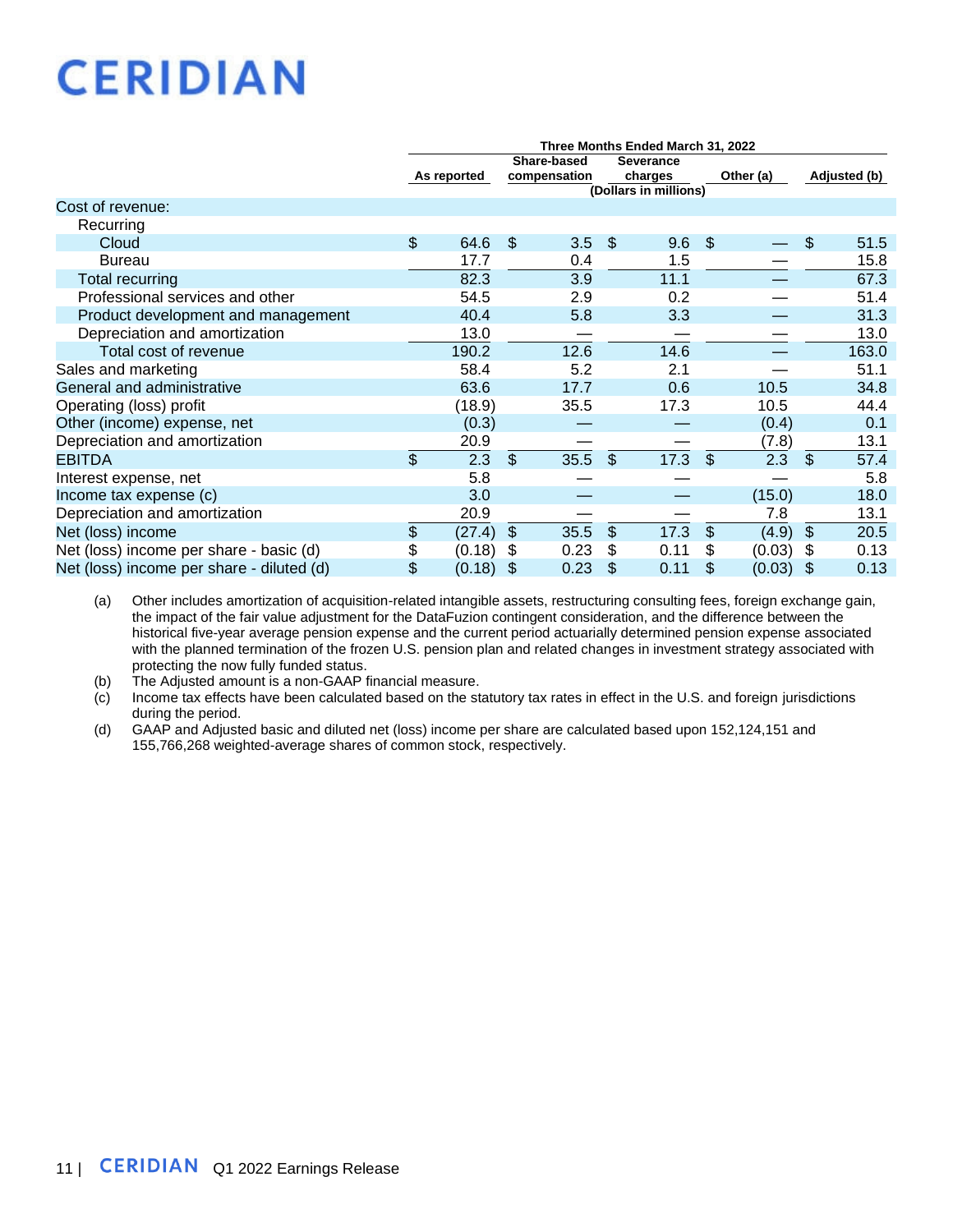|                                           | Three Months Ended March 31, 2021 |             |                |              |                |                       |                        |                |              |  |  |
|-------------------------------------------|-----------------------------------|-------------|----------------|--------------|----------------|-----------------------|------------------------|----------------|--------------|--|--|
|                                           | Share-based<br><b>Severance</b>   |             |                |              |                |                       |                        |                |              |  |  |
|                                           |                                   | As reported |                | compensation |                | charges               | Other (a)              |                | Adjusted (b) |  |  |
|                                           |                                   |             |                |              |                | (Dollars in millions) |                        |                |              |  |  |
| Cost of revenue:                          |                                   |             |                |              |                |                       |                        |                |              |  |  |
| Recurring                                 |                                   |             |                |              |                |                       |                        |                |              |  |  |
| Cloud                                     | \$                                | 46.1        | $\mathcal{S}$  | 1.9          | -\$            |                       | \$                     | \$             | 44.2         |  |  |
| <b>Bureau</b>                             |                                   | 13.6        |                | 0.4          |                | 0.7                   |                        |                | 12.5         |  |  |
| Total recurring                           |                                   | 59.7        |                | 2.3          |                | 0.7                   |                        |                | 56.7         |  |  |
| Professional services and other           |                                   | 44.7        |                | 1.9          |                |                       |                        |                | 42.8         |  |  |
| Product development and management        |                                   | 25.8        |                | 3.1          |                | 0.2                   |                        |                | 22.5         |  |  |
| Depreciation and amortization             |                                   | 11.1        |                |              |                |                       |                        |                | 11.1         |  |  |
| Total cost of revenue                     |                                   | 141.3       |                | 7.3          |                | 0.9                   |                        |                | 133.1        |  |  |
| Sales and marketing                       |                                   | 46.1        |                | 2.8          |                | 0.8                   |                        |                | 42.5         |  |  |
| General and administrative                |                                   | 49.5        |                | 12.9         |                | 0.4                   | 10.3                   |                | 25.9         |  |  |
| Operating (loss) profit                   |                                   | (2.4)       |                | 23.0         |                | 2.1                   | 10.3                   |                | 33.0         |  |  |
| Other expense, net                        |                                   | 4.6         |                |              |                |                       | 3.3                    |                | 1.3          |  |  |
| Depreciation and amortization             |                                   | 15.0        |                |              |                |                       | (2.2)                  |                | 12.8         |  |  |
| <b>EBITDA</b>                             | \$                                | 8.0         | $\mathfrak{L}$ | 23.0         | $\mathfrak{L}$ | $\overline{2.1}$      | $\mathfrak{S}$<br>11.4 | \$             | 44.5         |  |  |
| Interest expense, net                     |                                   | 5.6         |                |              |                |                       |                        |                | 5.6          |  |  |
| Income tax expense (c)                    |                                   | 6.6         |                |              |                |                       | (3.8)                  |                | 10.4         |  |  |
| Depreciation and amortization             |                                   | 15.0        |                |              |                |                       | 2.2                    |                | 12.8         |  |  |
| Net (loss) income                         | \$                                | (19.2)      | $\sqrt[6]{3}$  | 23.0         | \$             | 2.1                   | $\mathfrak{L}$<br>9.8  | $\mathfrak{L}$ | 15.7         |  |  |
| Net (loss) income per share - basic (d)   | \$                                | (0.13)      | - \$           | 0.15         | \$             | 0.01                  | 0.07<br>\$             | \$.            | 0.11         |  |  |
| Net (loss) income per share - diluted (d) | \$                                | (0.13)      | -\$            | 0.15         | \$             | 0.01                  | 0.06<br>\$             | \$             | 0.10         |  |  |

(a) Other includes amortization of acquisition-related intangible assets, foreign exchange loss, restructuring consulting fees, the difference between the historical five-year average run rate and the current period actuarially determined pension expense resulting from the changes in investment strategy associated with protecting the now fully funded status of our largest U.S pension plan, and charges related to the abandonment of certain leased facilities.

(b) The Adjusted amount is a non-GAAP financial measure.

(c) Income tax effects have been calculated based on the statutory tax rates in effect in the U.S. and foreign jurisdictions during the period.

(d) GAAP basic and diluted net loss per share are calculated based upon 148,716,050 weighted-average shares of common stock, and Adjusted basic and diluted net income per share are calculated based upon 148,716,050 and 155,130,391 weighted-average shares of common stock, respectively.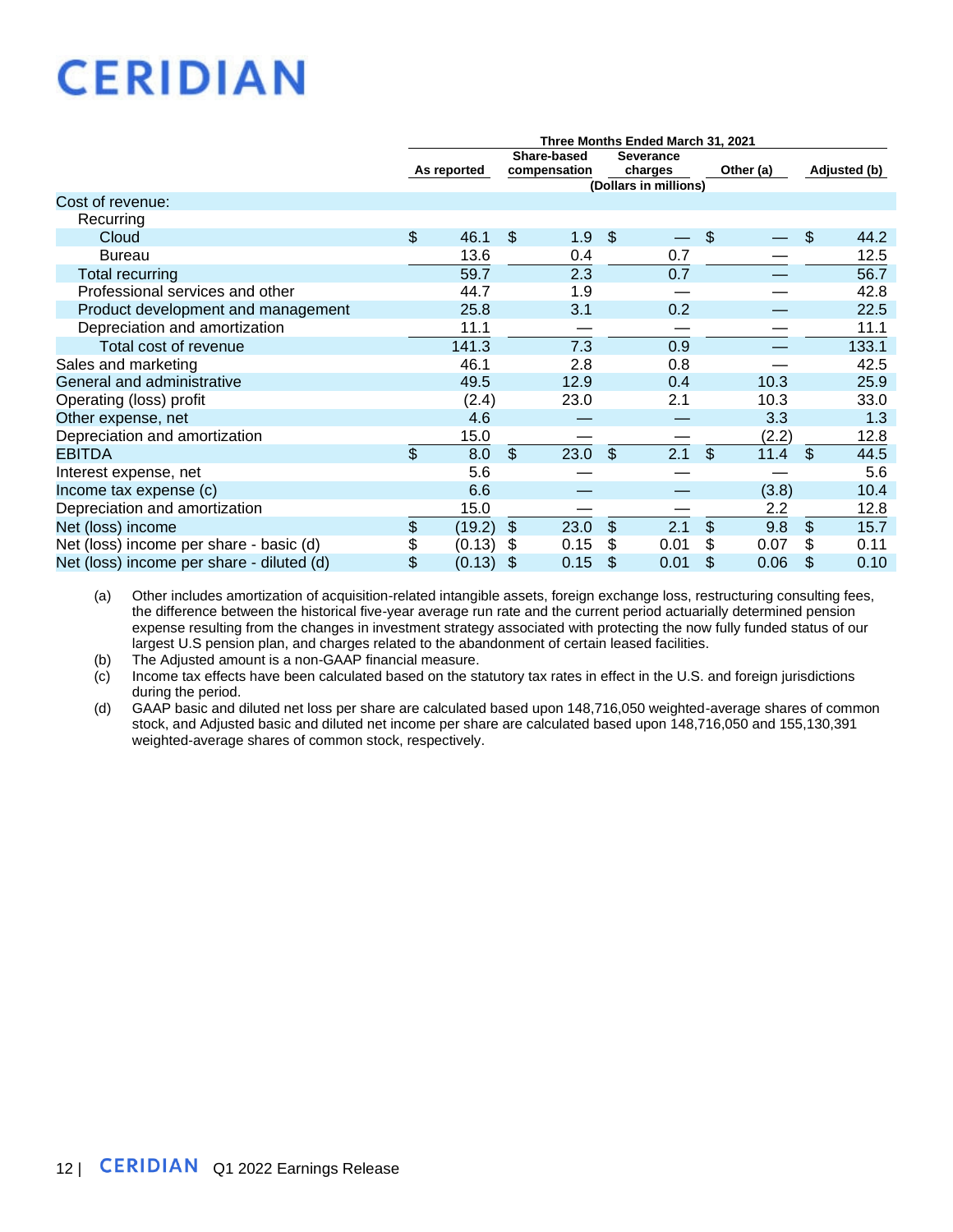Ceridian is providing the supplemental tables below to illustrate the impacts of the adjustment for amortization of acquisition-related intangible assets for the set forth historical periods indicated. All figures below are non-GAAP financial measures, and readers should refer to the "Use of Non-GAAP Financial Measures" section above for further information. Ceridian's amortization of acquisition-related intangible assets is included within General and administrative expense; therefore, this adjustment impacts only the line items presented below.

|                                                        | March 31, 2021           |             | September 30,<br>December 31,<br>June 30, 2021<br>2021<br>2021<br>(Dollars in millions, except share and per share data) |             |                |             |               |             |    | <b>Twelve Months</b><br><b>Ended</b><br>December 31,<br>2021 |  |  |
|--------------------------------------------------------|--------------------------|-------------|--------------------------------------------------------------------------------------------------------------------------|-------------|----------------|-------------|---------------|-------------|----|--------------------------------------------------------------|--|--|
| <b>Adjusted, as previously</b><br>reported:            |                          |             |                                                                                                                          |             |                |             |               |             |    |                                                              |  |  |
| General and administrative                             | \$                       | 28.1        | \$                                                                                                                       | 37.6        | \$             | 34.2        | \$            | 36.1        | \$ | 136.0                                                        |  |  |
| Operating profit                                       | \$                       | 30.8        | \$                                                                                                                       | 18.2        | \$             | 18.9        | \$            | 18.8        | \$ | 86.7                                                         |  |  |
| Net income                                             | \$                       | 13.5        | \$                                                                                                                       | 9.1         | \$             | 8.5         | \$            | 9.3         | \$ | 40.4                                                         |  |  |
| Net income per share- basic                            | \$                       | 0.09        | \$                                                                                                                       | 0.06        | $\mathfrak{S}$ | 0.05        | $\mathcal{S}$ | 0.06        | \$ | 0.27                                                         |  |  |
| Net income per share- diluted                          | \$                       | 0.09        | \$                                                                                                                       | 0.06        | \$             | 0.05        | \$            | 0.06        | \$ | 0.26                                                         |  |  |
|                                                        |                          |             |                                                                                                                          |             |                |             |               |             |    |                                                              |  |  |
| Acquisition-related intangible<br>amortization expense | \$                       | $2.2 \quad$ |                                                                                                                          | 9.8         | -\$            | $7.3$ \$    |               | 4.6         | \$ | 23.9                                                         |  |  |
|                                                        |                          |             |                                                                                                                          |             |                |             |               |             |    |                                                              |  |  |
| Adjusted, revised:                                     |                          |             |                                                                                                                          |             |                |             |               |             |    |                                                              |  |  |
| General and administrative                             | \$                       | 25.9        | \$                                                                                                                       | 27.8        | $\frac{1}{2}$  | 26.9        | $\mathcal{S}$ | 31.5        | \$ | 112.1                                                        |  |  |
| Operating profit                                       | \$                       | 33.0        | \$                                                                                                                       | 28.0        | \$             | 26.2        | \$            | 23.4        | \$ | 110.6                                                        |  |  |
| Net income                                             | \$                       | 15.7        | \$                                                                                                                       | 18.9        | \$             | 15.8        | \$            | 13.9        | \$ | 64.3                                                         |  |  |
| Net income per share- basic                            | $\overline{\mathcal{L}}$ | 0.11        | \$                                                                                                                       | 0.13        | \$             | 0.11        | \$            | 0.09        | \$ | 0.43                                                         |  |  |
| Net income per share- diluted                          | \$                       | 0.10        | \$                                                                                                                       | 0.12        | $\mathfrak{S}$ | 0.10        | \$            | 0.09        | \$ | 0.41                                                         |  |  |
|                                                        |                          |             |                                                                                                                          |             |                |             |               |             |    |                                                              |  |  |
| Weighted-averages shares<br>outstanding - basic        |                          | 148,716,050 |                                                                                                                          | 149,293,833 |                | 150,450,595 |               | 151,465,292 |    | 150,402,321                                                  |  |  |
| Weighted-averages shares<br>outstanding - diluted      |                          | 155,130,391 |                                                                                                                          | 155,360,486 |                | 156,861,973 |               | 157,799,902 |    | 156,842,934                                                  |  |  |